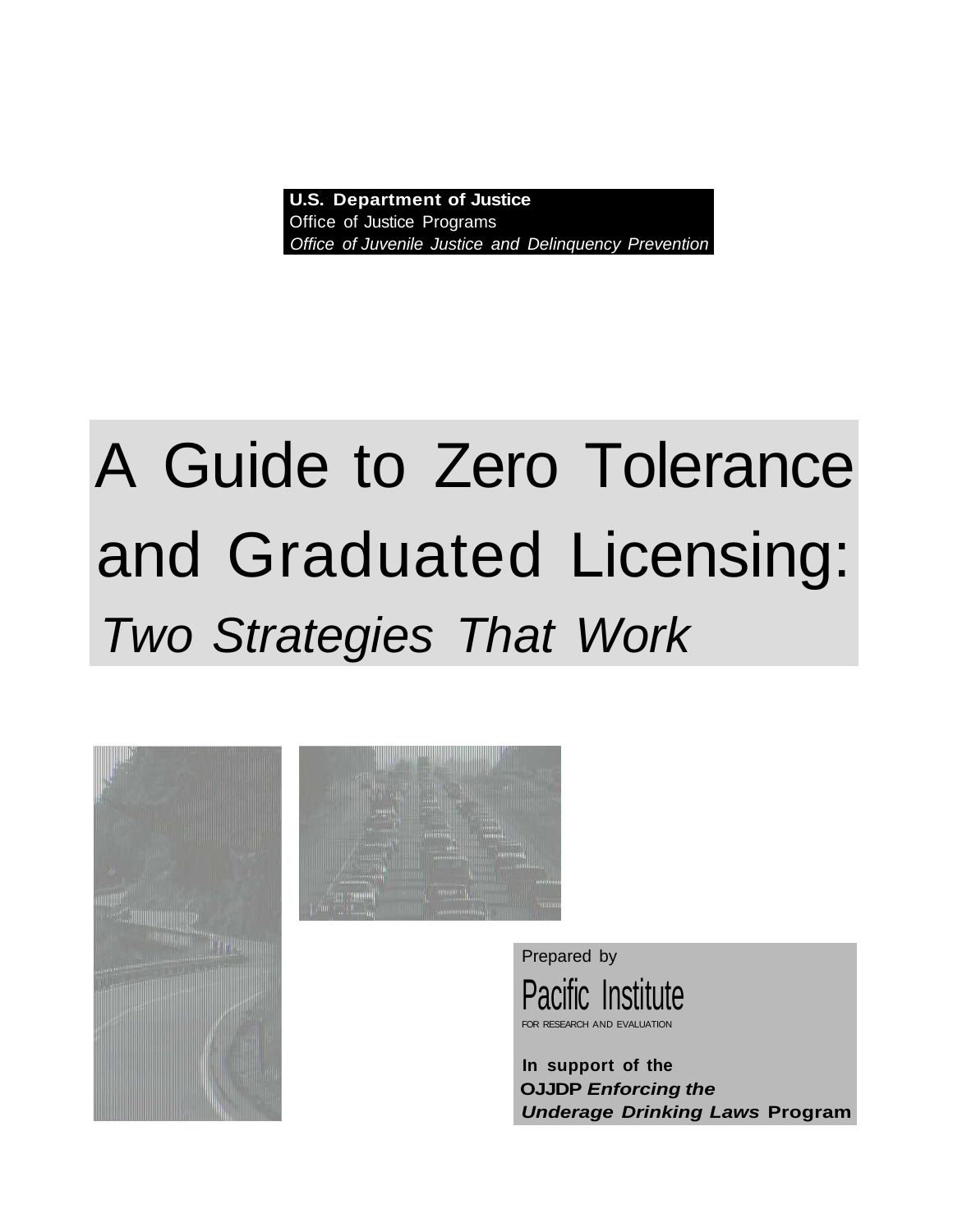*This product was supported by the Office of Juvenile Justice and Delinquency Prevention as part of its Enforcing the Underage Drinking Laws Initiative (Award No. 98-AH-F8-0114, of the Office of Juvenile Justice and Delinquency Prevention, Office of Justice Programs, U. S. Department of Justice).*

*This guide was written by David Presseur ofPRG, Inc., Corina Solé of the Police Executive Research Forum, and Kathryn Stewart of the Pacific Institute for Research and Evaluation.*

*The opinions expressed here are those of the authors and do not necessarily reflect the official position or policy of the U. S. Department of Justice.*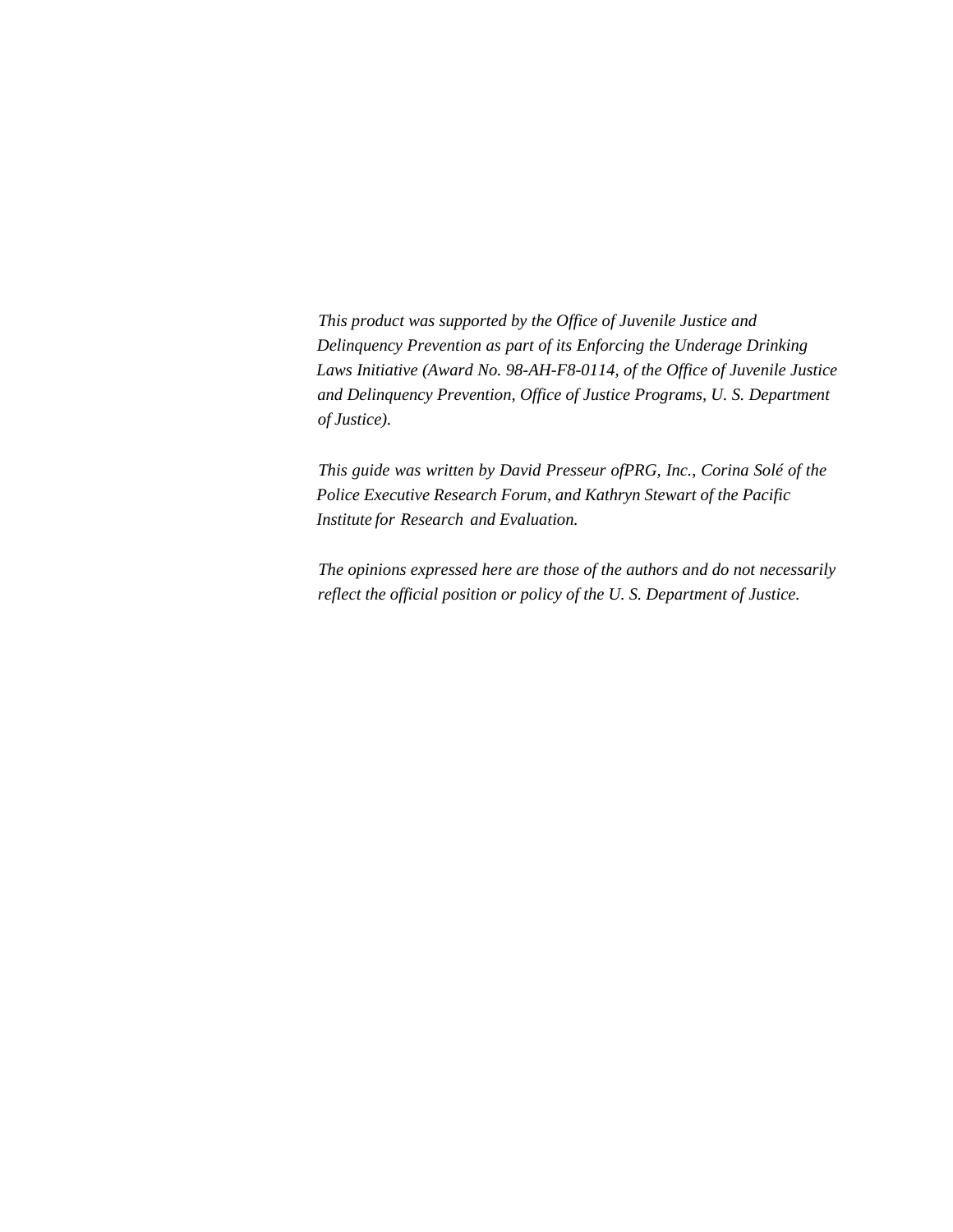# **A** bout This Guide

While much progress has been made, alcohol-related traffic crashes are all too common among young people, resulting in many thousands of deaths and injuries. This guide provides information on two of the key strategies for reducing impaired driving among youth:

- "Zero Tolerance" laws prohibiting drivers under 21 from driving with even small amounts of alcohol in their systems
- Graduated licensing systems that ease young people into full driving privileges more gradually.

State and local policy makers, enforcement agencies, and concerned citizens can use this guide to

- gain an understanding of impaired driving issues as they relate to young drivers
- learn about the evidence of effectiveness of zero tolerance laws and graduated licensing systems
- identify strengths and weaknesses in existing laws, policies, and practices in their state or community
- persuade policymakers that changes are needed
- gmotivate more vigorous enforcement of existing laws.

This guide can be used in conjunction with *Strategies for Success: Combating Juvenile DUI,* published by the National Highway Traffic Safety Administration and the Office of Juvenile Justice and Delinquency Prevention along with the Police Executive Research Forum.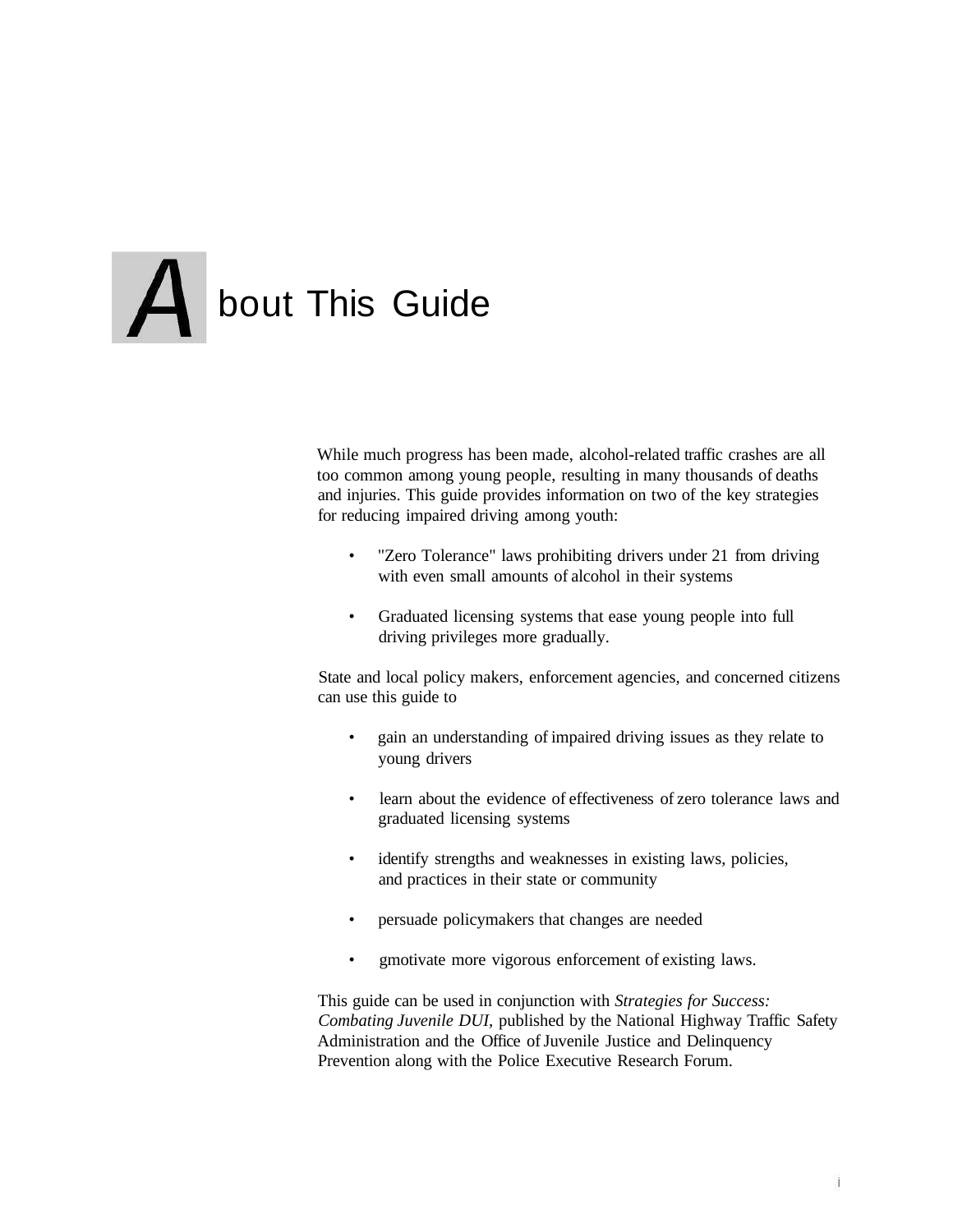# $\int$  ontents

| What is the magnitude of the problems caused by impaired driving? 1                                                                                                                                                            |
|--------------------------------------------------------------------------------------------------------------------------------------------------------------------------------------------------------------------------------|
|                                                                                                                                                                                                                                |
| Zero Tolerance: A Strategy for Preventing Impaired Driving                                                                                                                                                                     |
| Among Youth Among Youth Among Youth Among Youth Among Youth Among Youth Among Youth Among Among Among Among Among Among Among Among Among Among Among Among Among Among Among Among Among Among Among Among Among Among Among  |
|                                                                                                                                                                                                                                |
| Are zero tolerance laws effective in reducing traffic crashes involving                                                                                                                                                        |
|                                                                                                                                                                                                                                |
|                                                                                                                                                                                                                                |
| How important is publicity about the law?                                                                                                                                                                                      |
| What enforcement techniques are most practical? 6                                                                                                                                                                              |
|                                                                                                                                                                                                                                |
|                                                                                                                                                                                                                                |
| Graduated Licensing entries and the contract of the state of the state of the state of the state of the state of the state of the state of the state of the state of the state of the state of the state of the state of the s |
|                                                                                                                                                                                                                                |
|                                                                                                                                                                                                                                |
|                                                                                                                                                                                                                                |
| At what age should teens begin learning to drive? 11                                                                                                                                                                           |
|                                                                                                                                                                                                                                |
| Who is covered by graduated licensing provisions? 12                                                                                                                                                                           |
|                                                                                                                                                                                                                                |
|                                                                                                                                                                                                                                |
| Conclusion (16) Conclusion (16) and (16) and (16) and (16) and (16) and (16) and (16) and (16) and (16) and (16) and (16) and (16) and (16) and (16) and (16) and (16) and (16) and (16) and (16) and (16) and (16) and (16) a |
|                                                                                                                                                                                                                                |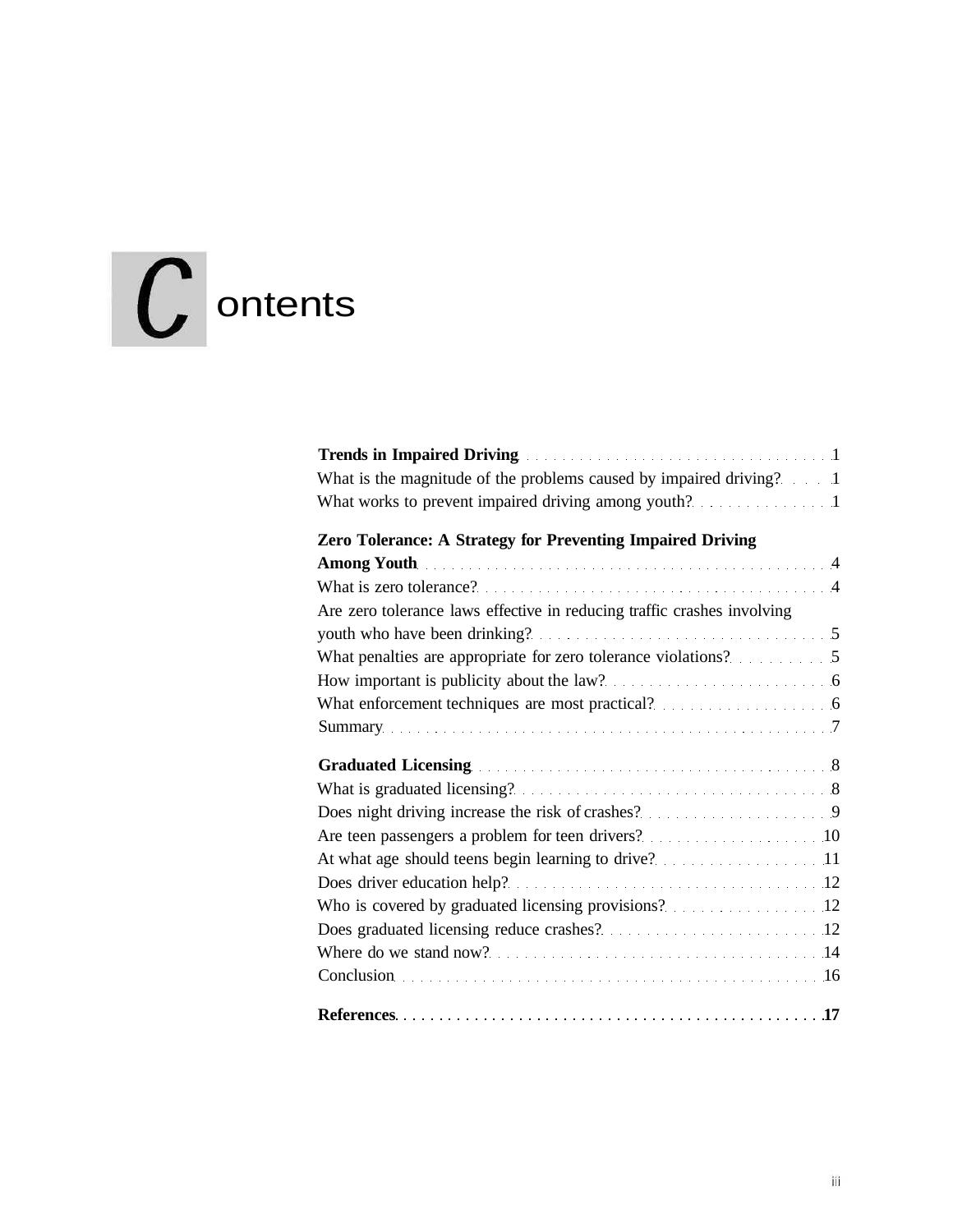# P reventing Impaired Driving Among Youth: What You Need To Know

#### The Bad News is...

In 1997, more than 2,200 youth died in alcohol-related crashes (National Highway Traffic Safety Administration [NHTSA], 1998a).

#### The Good News is...

That "Minimum Age 21" laws have worked. More than 17,000 traffic deaths have been avoided since states started raising the minimum legal drinking age (NHTSA 1998a).

Two other key strategies are

#### **Zero Tolerance Laws**

These laws, establishing very low blood alcohol limits for drivers under 21, have been found to reduce alcohol-related crashes involving youth by between 17 and 50 percent.

#### **Graduated Licensing**

This system, which eases beginning drivers into the traffic environment, has led to reductions in both alcohol-related and non-alcoholrelated crashes.

The BEST News is.. you and your community can implement the strategies described in this document and prevent impaired driving among youth!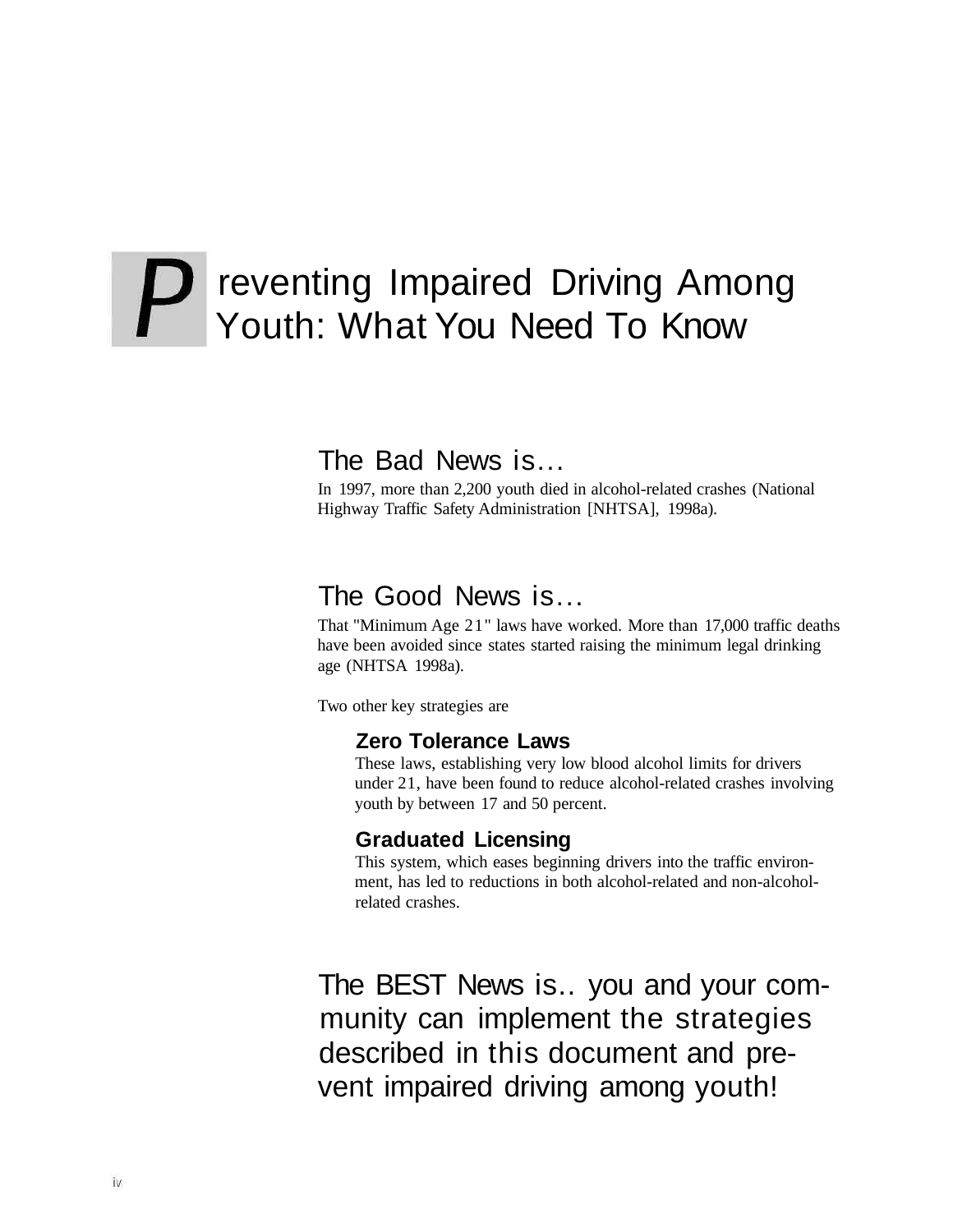# **TH** rends in Impaired Driving

Impaired driving is a preventable social problem that costs Americans billions of dollars each year. In 1997, over 21 percent of drivers between 15 and 20 years of age involved in fatal crashes had blood alcohol concentrations (BACs) between 0.01 and 0.10 (NHTSA, 1998a). Examining trends in impaired driving provides answers to many questions concerning the nature and extent of this problem, such as who drives impaired and how impaired driving rates vary over time and by state. The following question-andanswer format presents the latest data in the field and summarizes two of the most effective strategies for preventing impaired driving by young people in the United States.

# What is the magnitude of the problems caused by impaired driving?

The personal and societal costs associated with impaired driving are staggering. During 1997, there were more than 16,000 deaths and more than 327,000 injuries in alcohol-related motor vehicle crashes in the United States (NHTSA, 1998c). In 1997, more than 2,200 youth died in alcoholrelated crashes (35.3 percent of their total traffic fatalities).

# What works to prevent impaired driving among youth?

#### **Minimum Purchase Age Laws**

Drinking alcohol is a particularly risky activity for young people who lack experience and judgment. The risks of alcohol use by youth include traumatic injury, perpetrating or being the victim of crime or violence, and the possibility of the development of chronic alcohol abuse. "Minimum Age 21" alcohol purchase laws are an important and effective countermeasure to address these problems. In particular, they have been successful in reducing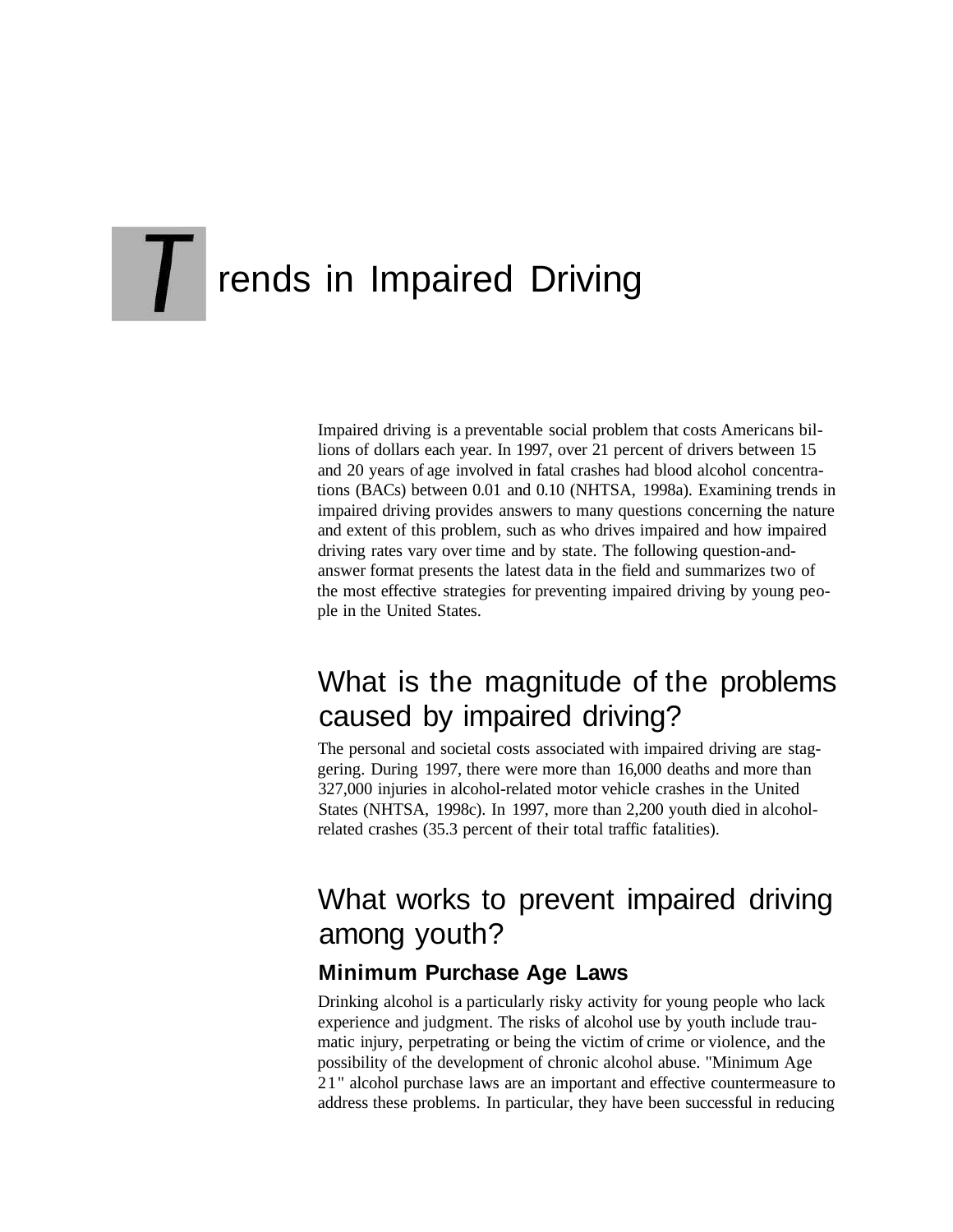alcohol-related crashes among young drivers. NHTSA estimates that these laws have reduced traffic fatalities involving 18- to 20- year-old drivers by 13 percent and have saved over 17,000 lives since 1975 (NHTSA, 1997c). Any law, policy, or enforcement effort that reduces youth access to alcohol can reduce alcohol-related traffic crashes as well as other problems. The types of strategies that are most effective in this regard are described in other publications, including

- • *Strategies To Reduce Underage Alcohol Use: Typology and Brief Overview*
- • *How to Use Local Regulatory/Land Use Powers to Prevent Underage Drinking*
- • *Preventing Sales of Alcohol to Minors: What You Should Know About Merchant Education Programs*

These publications are available from the OJJDP-sponsored Underage Drinking Enforcement Training Center at the Pacific Institute for Research and Evaluation, toll free at 877-335-1287; www.pire.org/udetc.

Overall, impaired driving has declined nearly every year since 1982. The reasons for the decline in drinking and driving likely have involved the interaction of several factors, including stronger laws and more vigorous enforcement, changing social attitudes fostered by citizen pressure, and generally lower levels of alcohol consumption (Stewart & Voas, 1994). As can be seen in figure 1, declines among youth have been particularly impressive.

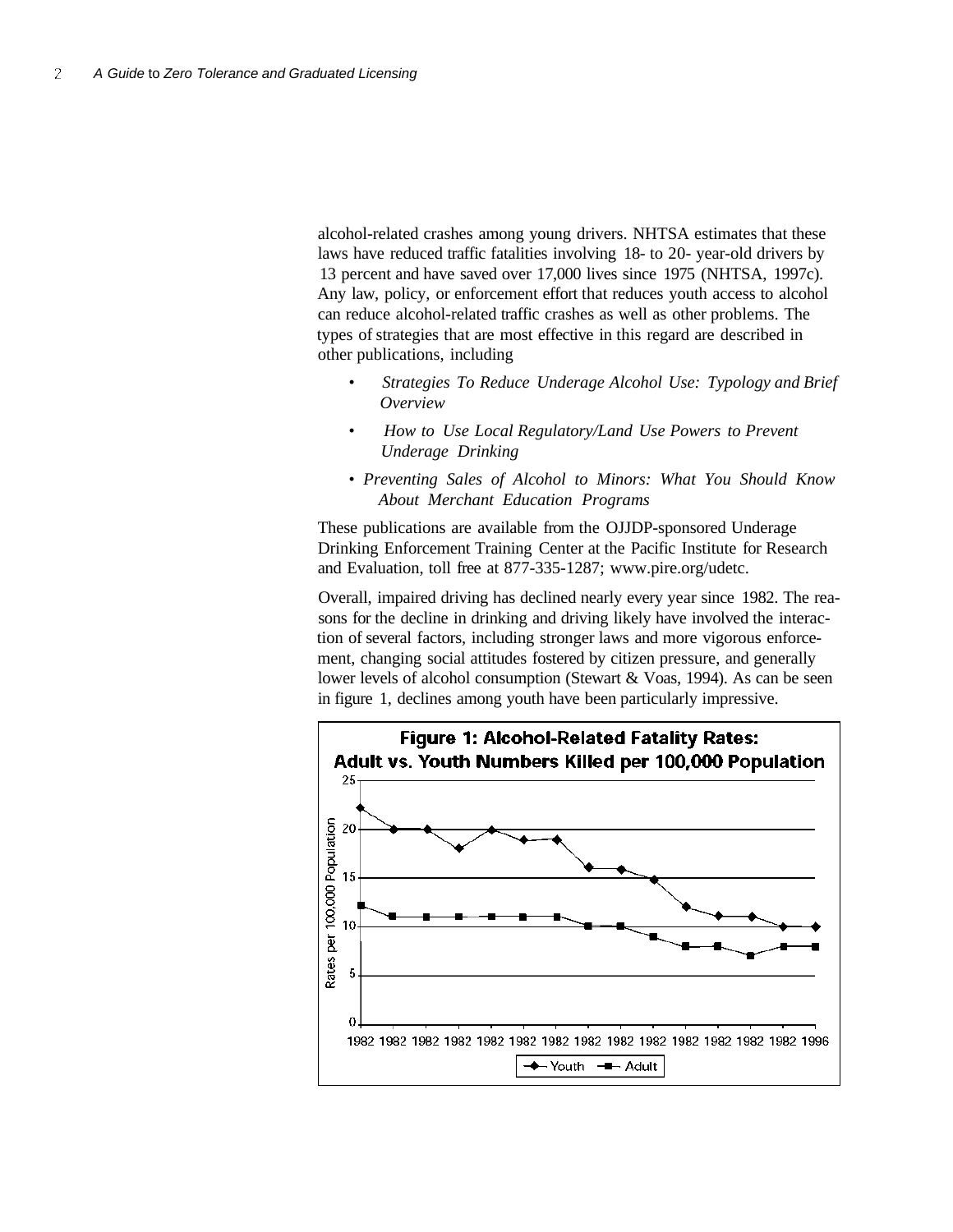This guide describes two effective strategies specifically designed to reduce impaired driving among youth.

#### **Zero Tolerance**

All states have enacted blood alcohol content (BAC) limits of 0.02 percent or less for drivers under age 21. These limits reflect the facts that drinking is illegal for anyone under 21 and that young drivers are particularly vulnerable to impairment at low BACs. These laws have been found to reduce alcohol-related crashes in the affected age group by as much as 50 percent in some states (Blomberg, 1993) and consistently by between 17 and 22 percent (Hingson et al., 1994).

#### **Graduated Licensing**

Graduated licensing is a process by which learning drivers can be gradually introduced to driving. Reductions in traffic crashes, both alcohol-related and non-alcohol-related, have been measured as a result of nighttime driving curfews, increased age of licensure, and graduated driving privileges in which a variety of driving restrictions are lifted as the driver gains experience and maturity (Sweedler, 1990). Such licensing systems have been found to be very effective in New Zealand and Australia (National Transportation Safety Board, 1993).

Each of these strategies is described in more detail below.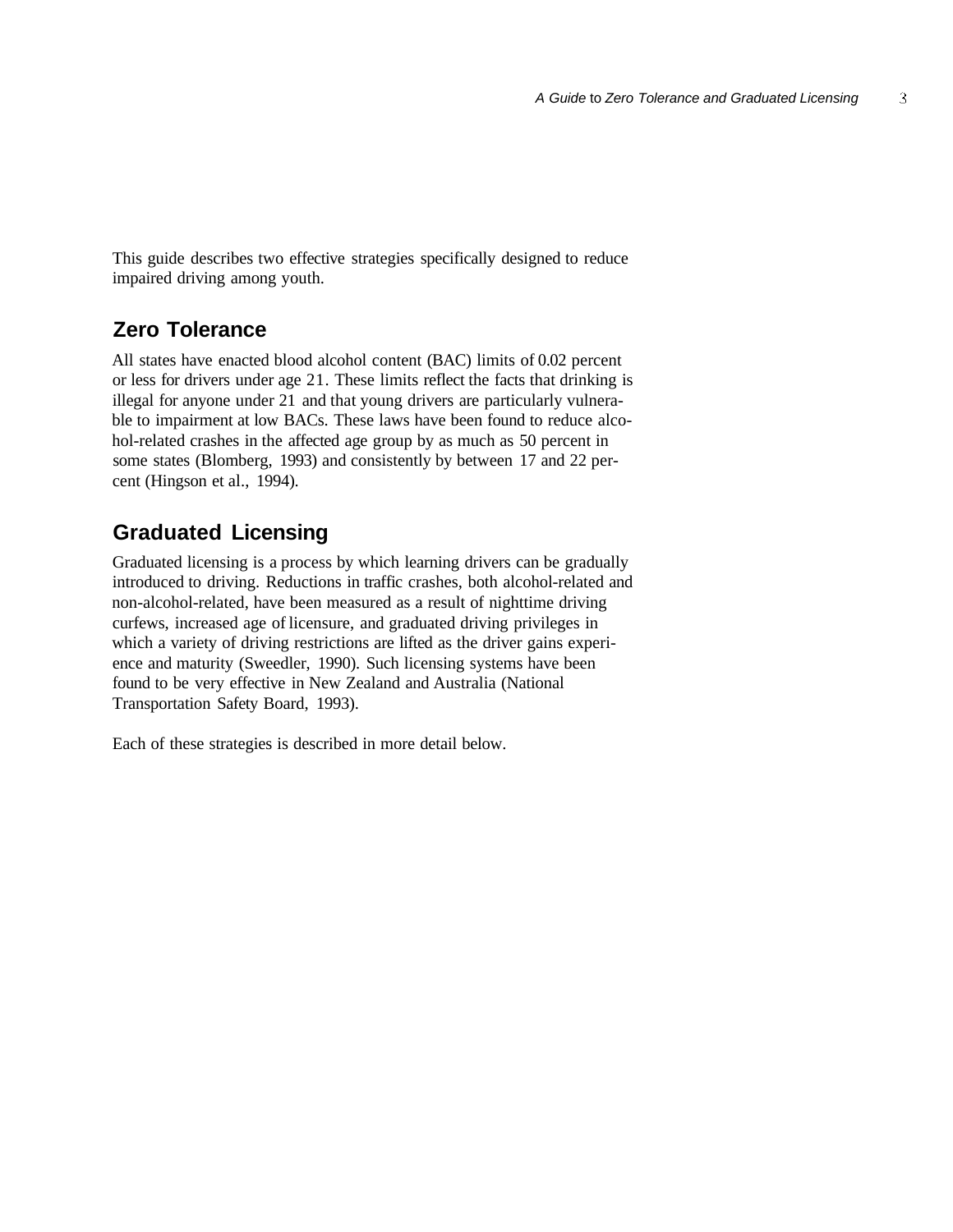# **Z**ero Tolerance

# A strategy for preventing impaired driving among youth

Drinking alcohol before driving is extremely risky behavior for young people who lack experience and judgment. Over 33 percent of all deaths of 15 to 20-year-olds result from motor vehicle crashes, and in 1996, the alcoholinvolvement rate for young drivers was approximately double the rate for the over-21 licensed driver population (NHTSA, 1997a). This phenomenon may be due to the fact that young drivers have less experience with both drinking and driving. They also may lack the fundamental skills needed to assess realistically the hazards posed by various driving situations.

All states (plus the District of Columbia) have enacted a law to prohibit underage drivers from operating a motor vehicle after drinking. The details of the laws, such as the precise permissible BAC, vary from state to state. Zero tolerance laws, when properly implemented and enforced, can be effective in sending a no-use message to young people and preventing alcoholrelated crashes among young drivers. This chapter presents a brief overview of the strategy and reasons for the nearly nationwide spread of zero tolerance laws. It explains the importance of publicity and enforcement of such laws and discusses challenges that can accompany low BAC enforcement.

### What is zero tolerance?

Zero tolerance laws prohibit young persons from driving a vehicle while they have a BAC greater than 0.00 percent, 0.01 percent, or 0.02 percent. If a police officer has probable cause to believe that a driver has been drinking, the officer administers a breath test. In most states with zero tolerance laws, any amount of alcohol in the body of a driver under 21 is an offense for which the driver's license may be suspended for a period of time (NHTSA, 1996c). Because of the high value young drivers place on their licenses, the threat of license revocation has proven to be an especially effective sanction—for both its punitive and its deterrent effect—for this age group (NHTSA, 1996c).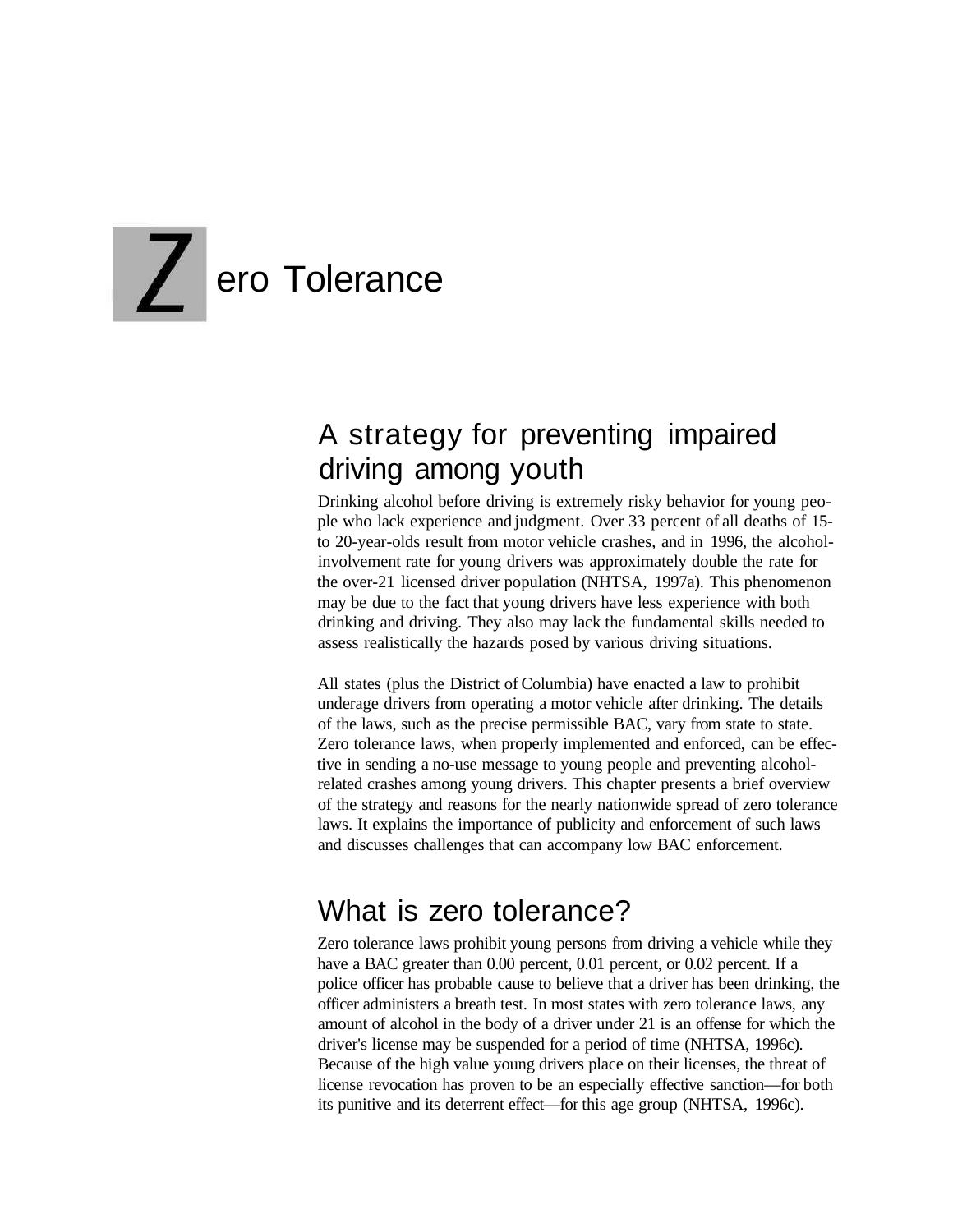The most commonly specified BAC for drivers under 21 is 0.02 percent, which is approximately equal to one drink for the average person (36 states). Twelve states and the District of Columbia have adopted the 0.00 percent level and two states, 0.01 percent (NHTSA, 1998a).

### Are zero tolerance laws effective in reducing traffic crashes involving youth who have been drinking?

The first four states to reduce the legal BAC limit for young drivers were Maine (July 1983), North Carolina (September 1983), Wisconsin (July 1984), and New Mexico (July 1984). These states experienced a 34 percent decline in nighttime fatal crashes among adolescents targeted by the lower BAC levels. This decline was approximately one-third greater than a similar decline observed in four selected nearby comparison states (Hingson, Heeren, & Winter, 1991).

By the end of 1990, 12 states had lowered BAC levels for youth. These 12 experienced a 16 percent decline overall in nighttime single-vehicle fatal crashes among young drivers targeted by the new laws, compared with a 1 percent rise among drivers of the same age in selected comparison states. Of the 12 states, four had adopted a BAC level of 0.00 percent, four had a level of 0.02 percent, and 4 had levels ranging from 0.04 percent to 0.06 percent. Measured crash reductions were statistically significant for the 0.00 percent states (22-percent reduction) and the 0.02 percent states (17 percent) but not for the 0.04 percent to 0.06 percent states (7 percent). It was estimated that if all states adopted a 0.00 percent or 0.02 percent level for drivers ages 15 to 20, at least 375 nighttime single-vehicle fatal crashes would be prevented each year (Hingson et al., 1994).

### What penalties are appropriate for zero tolerance violations?

All states have laws against driving while intoxicated (DWI) or operating a motor vehicle while under the influence of alcohol. These laws carry severe penalties, including a possible jail sentence, loss of license, and a substantial fine. A second or third impaired-driving arrest can lead to a felony conviction. Under zero tolerance laws, lesser charges are typically brought against young drivers; the strategy is not intended to send young persons to jail or to produce a criminal record.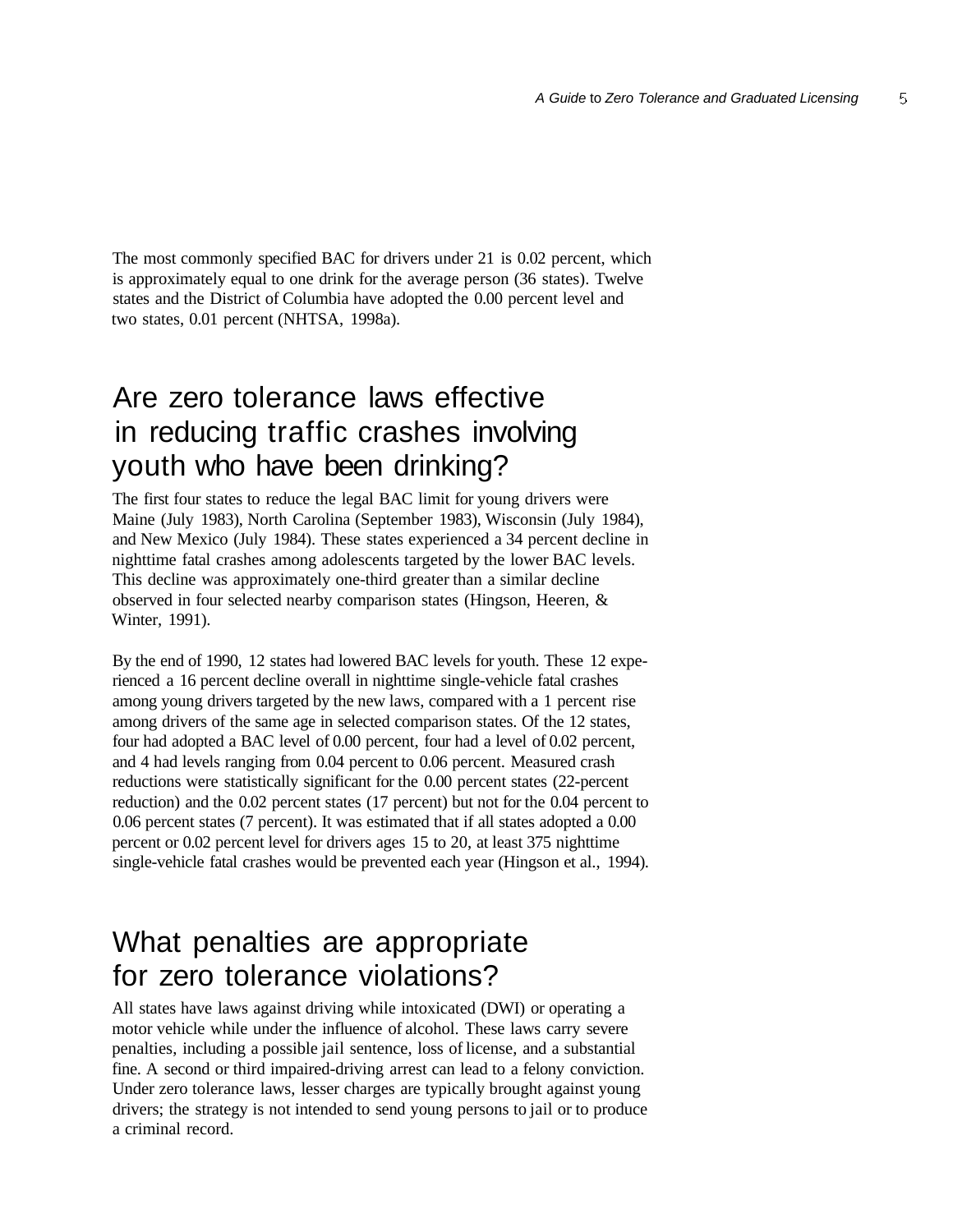The penalties for a violation vary widely across the states, but they nearly always involve the suspension or revocation of the driver's license. In some states, the term of the license suspension can be equal to or greater than the term of suspension for a DWI conviction. They may also involve alcohol or drug assessment, some form of alcohol or drug education or treatment, and a fine. High fines, jail, house arrest, the creation of a felony conviction record, and vehicle impoundment—all possible consequences of a DWI conviction—are not part of sanctioning for zero tolerance.

### How important is publicity about the law?

A public awareness campaign can dramatically increase the effectiveness of the law. Maryland experienced an 11 percent statewide reduction in the number of drivers under age 21 who had been drinking and crashed following the implementation of its 0.02 percent zero tolerance law. However, in six counties where a special public education campaign was implemented, alcohol-related crashes among young drivers were reduced by 50 percent (Blomberg, 1993). The campaign included television and radio commercials that featured local police officials as spokespersons. A pamphlet and matching poster with the theme "You don't have to be drunk to lose your license in Maryland" also were distributed to support the broadcast campaign. As with most other types of traffic enforcement, effects are greatest when the law and efforts to enforce the law are well publicized.

When considering enforcement issues, it is essential to keep in mind that detecting, apprehending, and punishing violators is not as important as deterring young people from drinking and driving in the first place. Deterrence is strongest when people believe that their punishment will be swift and severe. Therefore, well-publicized enforcement campaigns in which the apprehended offenders receive penalties are extremely important—even if there are many offenders who are not caught.

### What enforcement techniques are most practical?

Zero tolerance laws require somewhat different enforcement strategies from those used for traditional impaired driving patrols. Police officers are often reluctant to stop young people. Officers need to be trained to take enforce-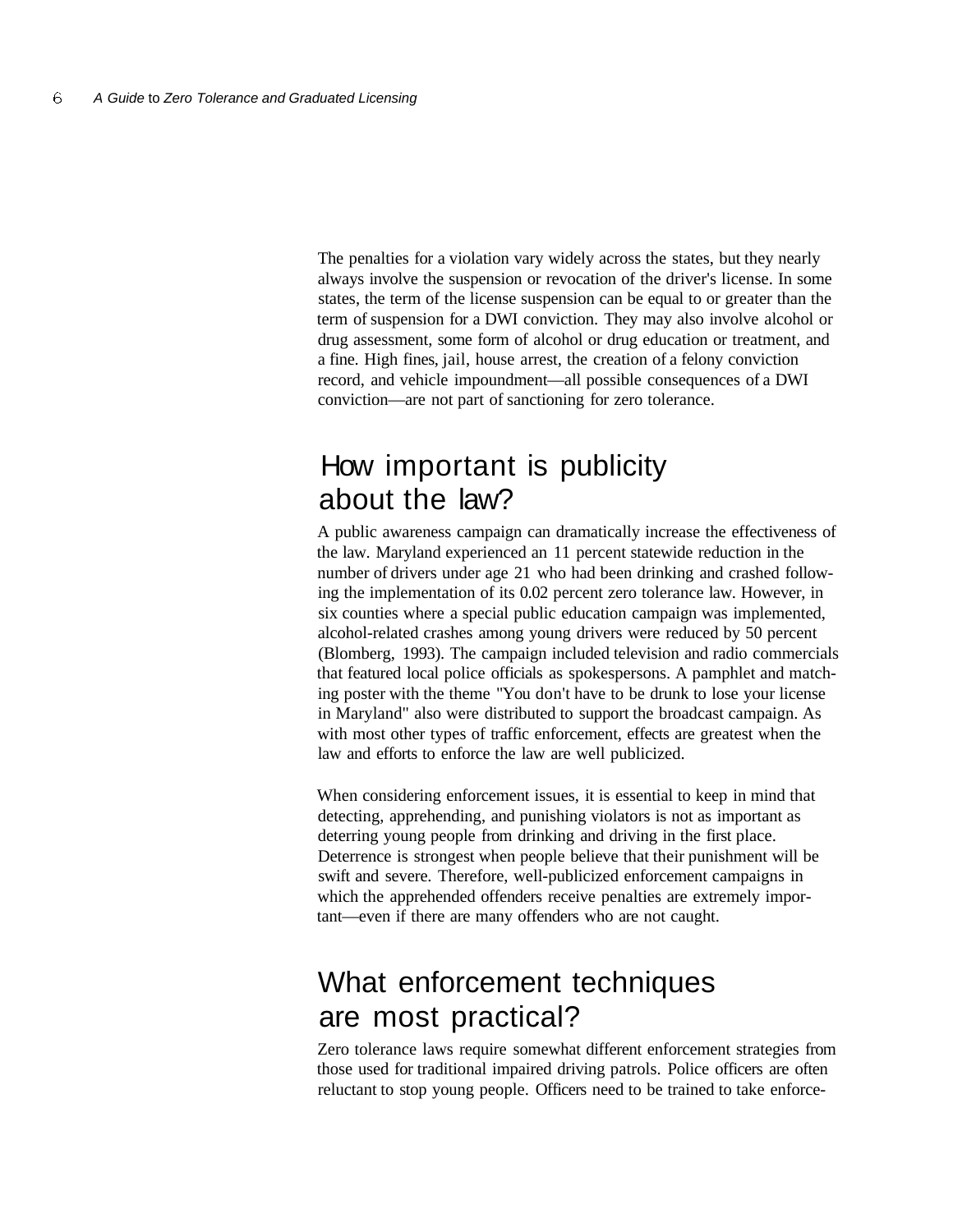$\overline{I}$ 

ment action when identifying low levels of alcohol in young drivers. Such training might include knowledge of the statute, application of implied consent under the statute, and procedures for handling juveniles. In general, officers identify these violations only after the vehicle has been stopped for some other reason such as speeding or suspected DWI over the 0.10 percent or 0.08 percent adult legal limit. Unlike for DWI, there are currently no standardized, documented cues to aid officers in the detection of zero tolerance violators within a moving traffic stream.

One tool that may eventually prove helpful in zero tolerance enforcement is the passive alcohol sensor. Such devices test the air around a driver for possible traces of alcohol from exhaled breath. They do not require the driver's active cooperation. Such devices have proven to be quite effective at sobriety checkpoints in identifying drivers at or near the legal limit (see Ferguson et al., 1995). However, the currently available passive devices were designed for enforcing the adult drinking driver statutes, and hence, higher legal adult alcohol limits. While they may prove useful for enforcing zero tolerance at checkpoints, these sensors appear to be less well suited for the enforcement of very low levels of alcohol during regular patrols (Leaf & Preusser, 1996).

It should also be noted that enforcement of any laws that involve juveniles can be difficult. In most states, juvenile offenders cannot be incarcerated with adults and, once arrested, may not be released except to a parent, guardian, officer of the court, or special juvenile facility. This may cause an officer to be kept off patrol for a long period while the arrest is processed and the parents are located. Communities that want their police to conduct this type of enforcement need to provide support personnel and facilities where the identified juvenile violators, typically those under the age of 18, can be handled.

# **Summary**

Elevated crash risk among teenage drivers can be seen after only one or two drinks. The goal of zero tolerance is to eliminate driving by young persons who have consumed any alcohol. Beginning with Maine in 1983, zero tolerance laws have now been adopted by most States. Substantial crash reductions have been documented, particularly in those places where the law has been well publicized. Further, zero tolerance laws provide consistent no-use messages to young people. Challenges that remain include finding more effective strategies for zero tolerance enforcement and related publicity.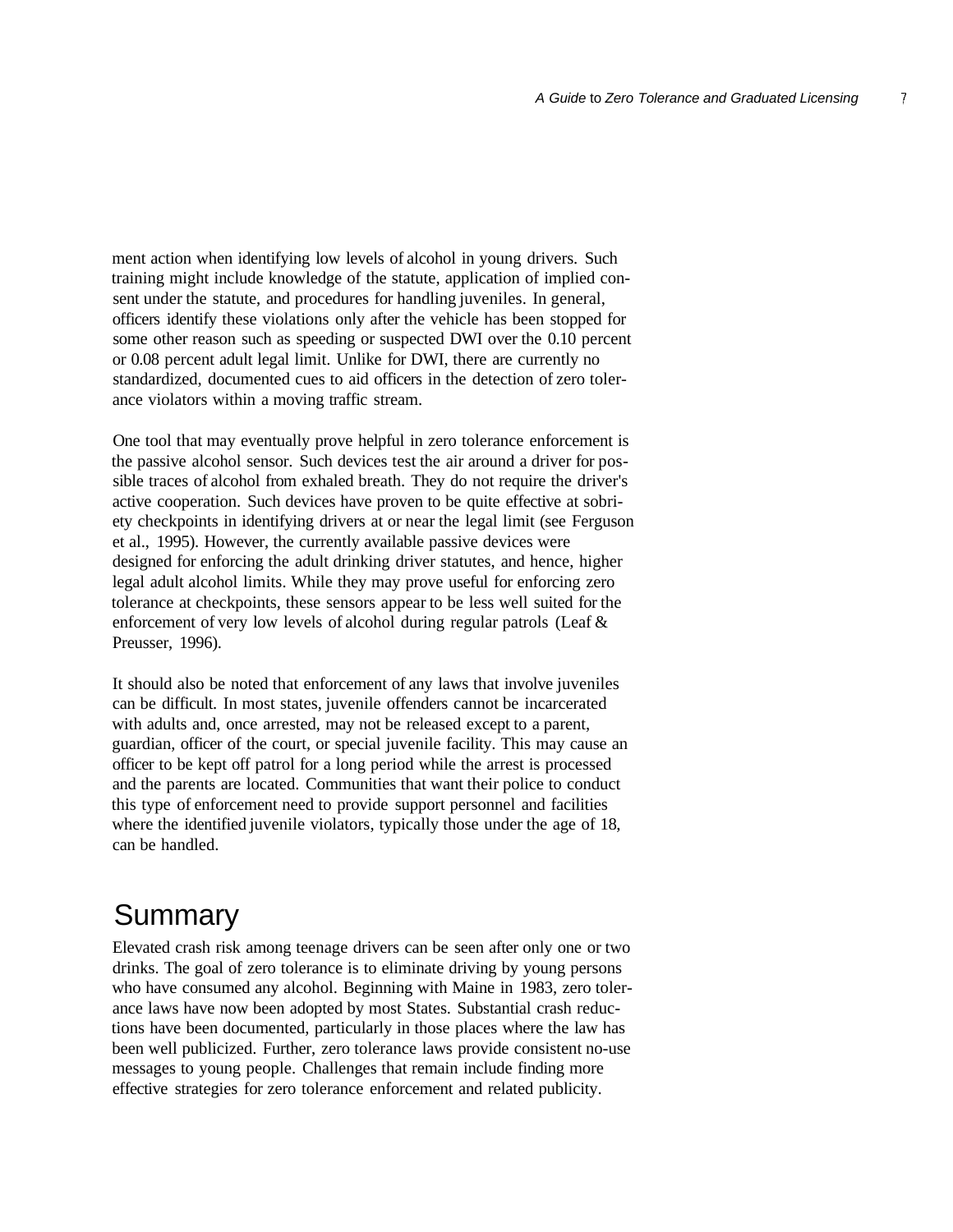# **T** raduated Licensing

Youth between the ages of 15 and 20 are more likely to die in traffic crashes than from any other cause (NHTSA, 1996b). On a per-mile-driven basis, the risk of a crash is four to eight times higher for teenage drivers than for older drivers. When alcohol or drugs are added to the mix, the combination is often deadly. Driver licensing systems have been developed that can protect young people as they gain maturity and experience behind the wheel. These systems—usually referred to as graduated licensing—are especially valuable in improving traffic safety. They are also an important substance abuse prevention strategy.

### What is graduated licensing?

Graduated licensing is "a system designed to ease beginning drivers into the traffic environment under controlled exposure to progressively more difficult driving experiences" (NHTSA, 1996a, p. 3). A licensing system is considered to be graduated if it contains at least three distinct steps or stages:

#### **Learning**

The young person is required to undergo a period of practice driving under the supervision of an experienced licensed driver.

#### **Restricted**

The young person can engage in unsupervised driving subject to certain restrictions. A key restriction is a prohibition against driving after drinking any alcohol. Restrictions on night driving may also reduce the probability that the young driver will drive after using alcohol. Other possible restrictions include added requirements for seatbelt use, limitations on passengers, and limitations on the types of vehicles that can be driven. During the restricted stage, license actions and suspensions are often rendered for fewer and less serious traffic violations. Often there are very serious penalties for driving under the influence of any amount of alcohol.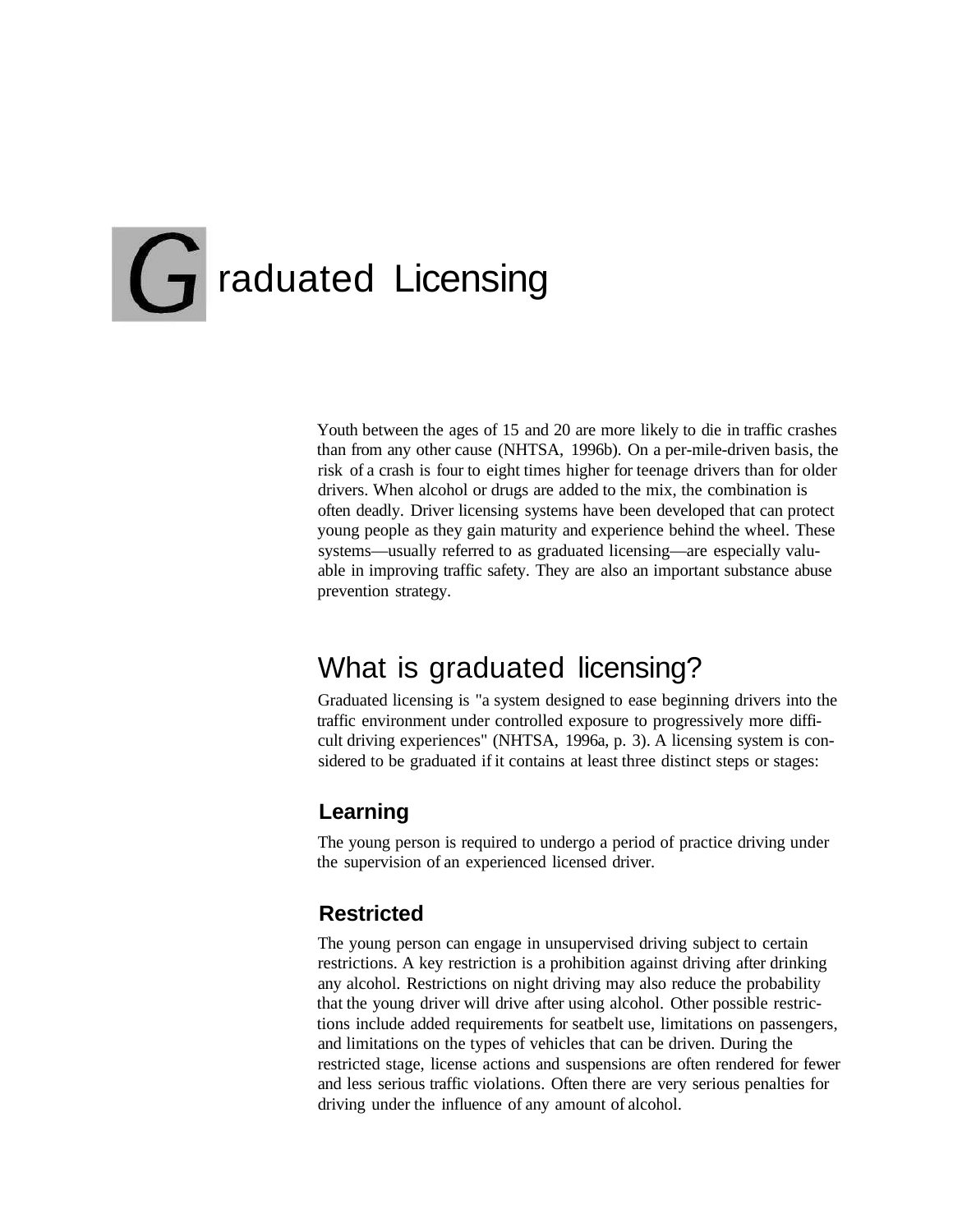#### **Full**

The young person is issued a full-privilege (drive anywhere at any time) license.

To enter the learning stage in a typical graduated licensing system, the young person needs to have attained the minimum age and pass vision and rules-ofthe-road tests. Entry into the restricted stage requires completing a minimum period of violation-free driving as a learner and passing a road test. Full licensure requires reaching some minimum age, typically 17 or 18, and successfully completing the restricted stage with few or no violations or at-fault crashes. The required learning period and the required restricted period distinguish graduated licensing systems from traditional systems, in which the young person need only attain a certain age and pass rules, vision, and road tests before receiving a full-privilege license (see Hedlund & Miller, 1996). Graduated licensing is currently being considered by many states as a means to reduce the high crash rates and high crash costs associated with teen drivers.

#### Does night driving increase the risk of crashes?

Yes. Figure 2 shows the fatal crash involvement rate by driver age for day versus night (9 p.m.-6 a.m.) driving as calculated from the 1990 Nationwide Personal Transportation Survey (Research Triangle Institute, 1991) and the 1990 FARS (NHTSA, 1991). As shown in the figure, young drivers have much higher crash rates during the night than during the day. In fact, while drivers ages 16 to 17 accumulate only 14 percent of their miles driven between the hours of 9 p.m. and 6 a.m., they experience 39 percent of their fatal crashes during that time period. It is highly likely that some of the increased risk at night is due to the consumption of alcohol or drugs.

An integral element in any graduated licensing system is a restriction against night driving—other than for work or school or when accompanied by a parent or guardian—during the intermediate or restricted phase of the system. This night driving restriction may be in place for some period of time (e.g., the first year of driving in Maryland), until reaching some specified age (typically 17 or 18), or until the young person has reached some specified age and has completed a driver education course (e.g., in New York and Pennsylvania).

Night driving restrictions have been shown to be highly effective in reducing teen driver crash involvements. Reductions in fatal crashes have been demonstrated nationally by comparing those states with and without such restrictions (Levy, 1988) and for selected cities (Preusser, Zador, &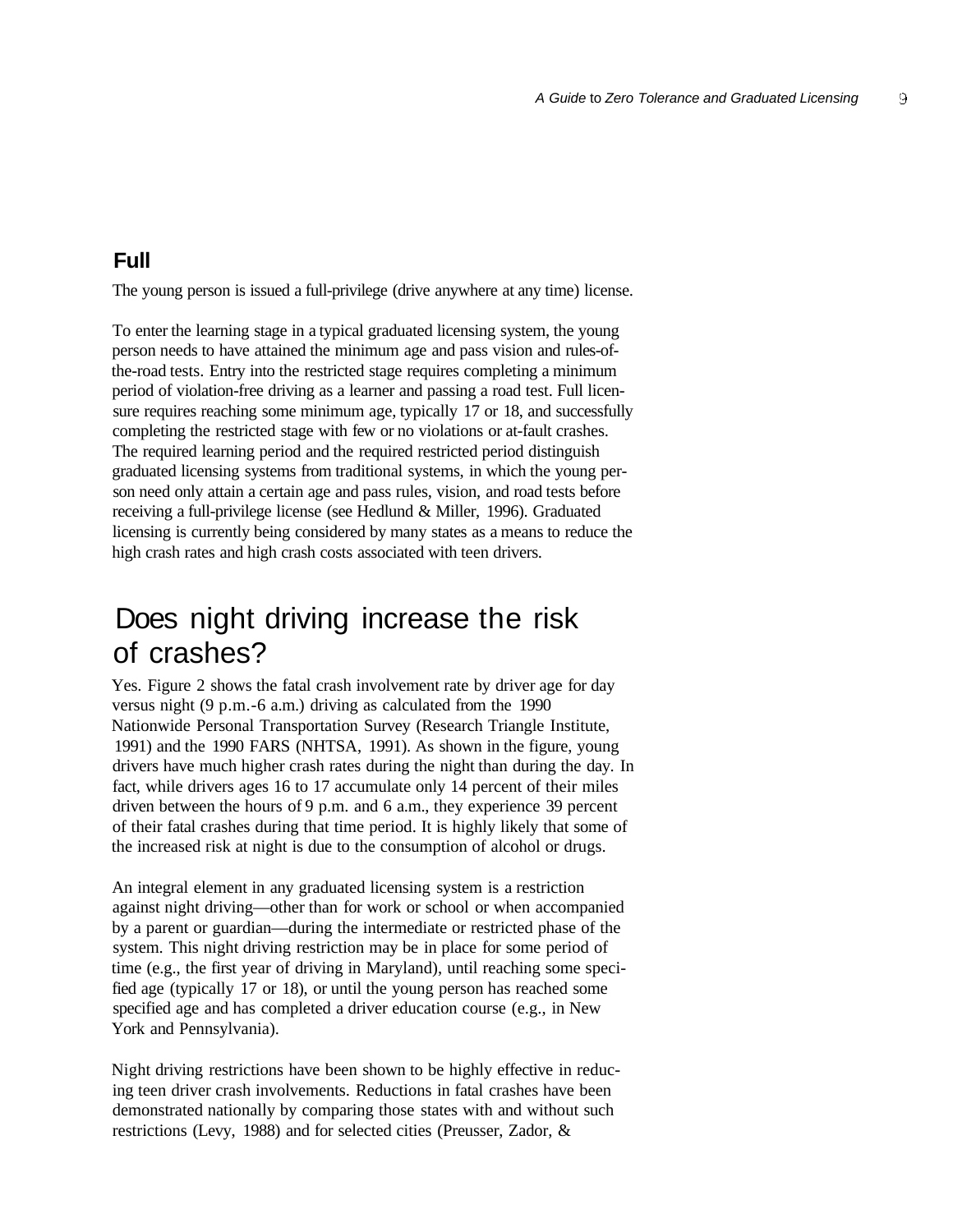

**Source: NHTSA, 1991; Research Triangle Institute, 1991.**

Williams, 1993). Reductions in nonfatal injury crashes have been found for selected states (LA, MD, NY, and PA) (Preusser, Williams, Zador, & Blomberg, 1984) and cities (Detroit, Cleveland, and Columbus) (Preusser, Williams, Lund, & Zador, 1990). These reductions in night crashes associated with night driving restrictions can be dramatic—as much as 69 percent—despite the fact that night driving with a parent or guardian, or to or from work or school, is typically allowed.

#### Are teen passengers a problem for teen drivers?

Several studies have shown that teen drivers are more likely to crash when carrying only teen passengers than when traveling alone or when traveling with other passenger combinations (Drummond & Triggs, 1991; Foldvary & Lane, 1969; Preusser, Ferguson, & Williams, 1998). New Zealand's graduated licensing system and the system recently adopted in Georgia restrict unsupervised teen drivers from transporting teen passengers. Evaluation of the New Zealand law has shown a reduction in the number of teenagers injured as passengers in cars driven by teens (Langley, Wagenaar, & Begg, 1996).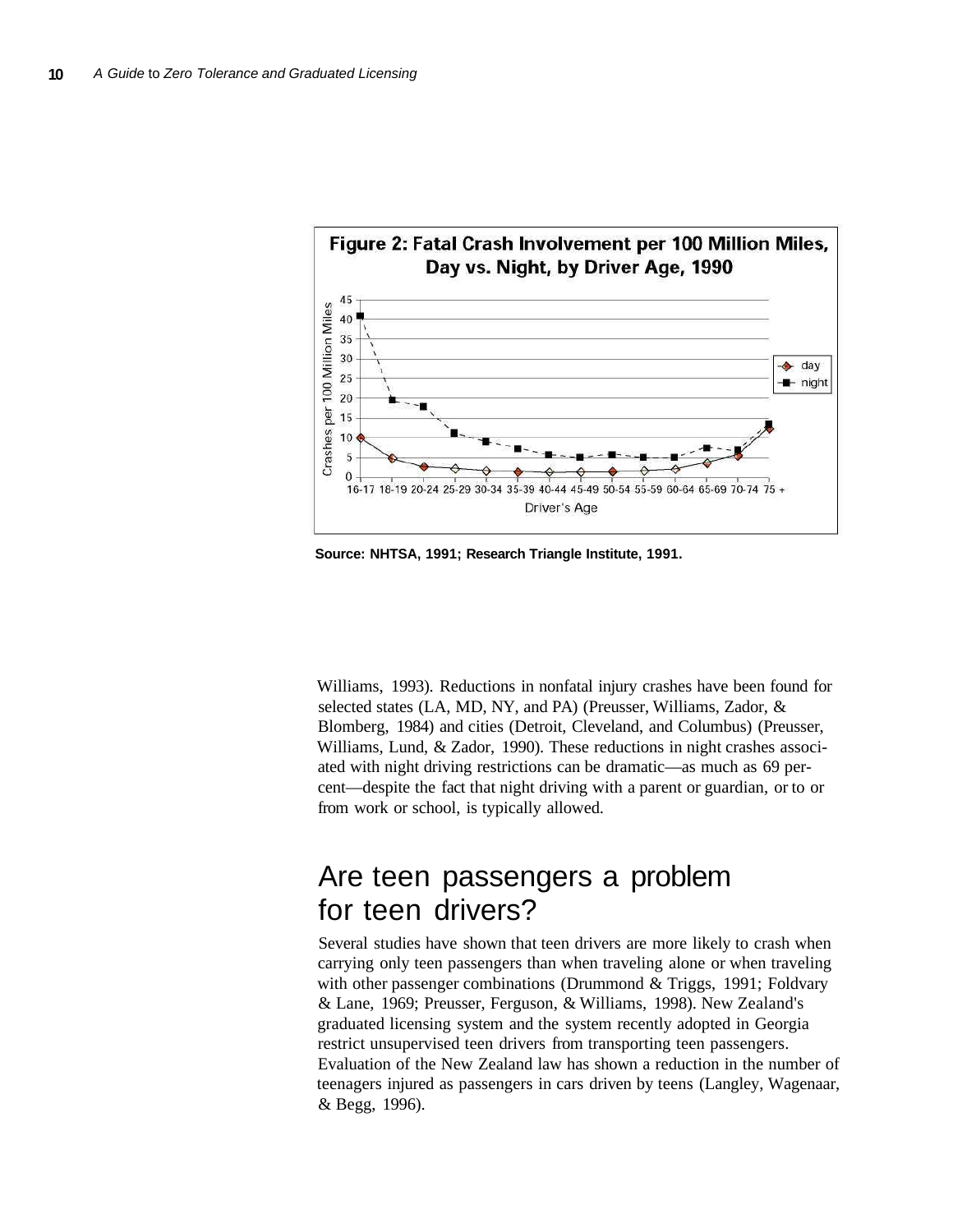# At what age should teens begin learning to drive?

Most States that recently changed their licensing laws to more closely resemble graduated licensing have left unchanged the age at which learning driving can begin. They have extended their required learning period and often added an intermediate or restricted driving period before full-privilege licensure. The effect of these changes has been to delay the time when a young person can obtain a drive-anywhere-at-any-time license.

Two states, Michigan and Virginia, recently lowered the age at which learning driving may begin. On one hand, lowering the learning age should allow for the accumulation of more supervised driving experience prior to full-privilege licensure. On the other hand, if young people enter the licensing process at an earlier age, they may qualify for a license when they are younger. More practice is consistent with the goals of graduated licensing; younger licensing is not. By allowing younger people to learn to drive, people may gain access to vehicles and driving knowledge at an even younger age, thereby contributing to more unlicensed and unsupervised operation of motor vehicles.

Table 1 summarizes state variations in minimum learning and licensing ages and associated teen driver fatal crash involvement rates per 100,000 population (Williams, Weinberg, Fields, and Ferguson, 1996). For the years 1989-93, those states that allowed earlier learning had higher fatal crash involvement rates for drivers ages 15 and younger and 16-year-old drivers. States that allow early learning and licensing also tend to have somewhat higher crash rates for 17 year-olds. As a group, these states tend to be more rural and thus to have higher overall fatal crash rates for drivers of all ages. Also, they are less likely to have night driving restrictions for 17-year-olds, such as the night restrictions found in New York and Pennsylvania, which do not allow learning until age 16.

#### Table 1. State Licensing Law and Driver Fatal Crash Involvements 1989-1993

|              |           |         |               | Crash Rates/100k Population<br>Driver's Age |      |      |
|--------------|-----------|---------|---------------|---------------------------------------------|------|------|
| <b>State</b> | Learn     | License | <b>Number</b> |                                             |      |      |
| Group        | Age       | Age     | of States     | 15<15                                       | 16   |      |
|              | 16        | 16-17   | 9             | 0.24                                        | 1.38 | 2.18 |
| 2            | 15.2-15.8 | 16      | 12            | 0.59                                        | 2.36 | 3.03 |
| 3            | 15        | 16      | 17            | 0.67                                        | 2.82 | 3.12 |
| 4            | 14        | 16      | 5             | 1.14                                        | 3.13 | 3.32 |
| 5            | 14-15     | 14-15   | 8             | 2.33                                        | 2.59 | 3.66 |

**Note: License law information is from Williams, Weinberg, et al., 1996; total involvements data are from FARS (NHTSA, 1991).**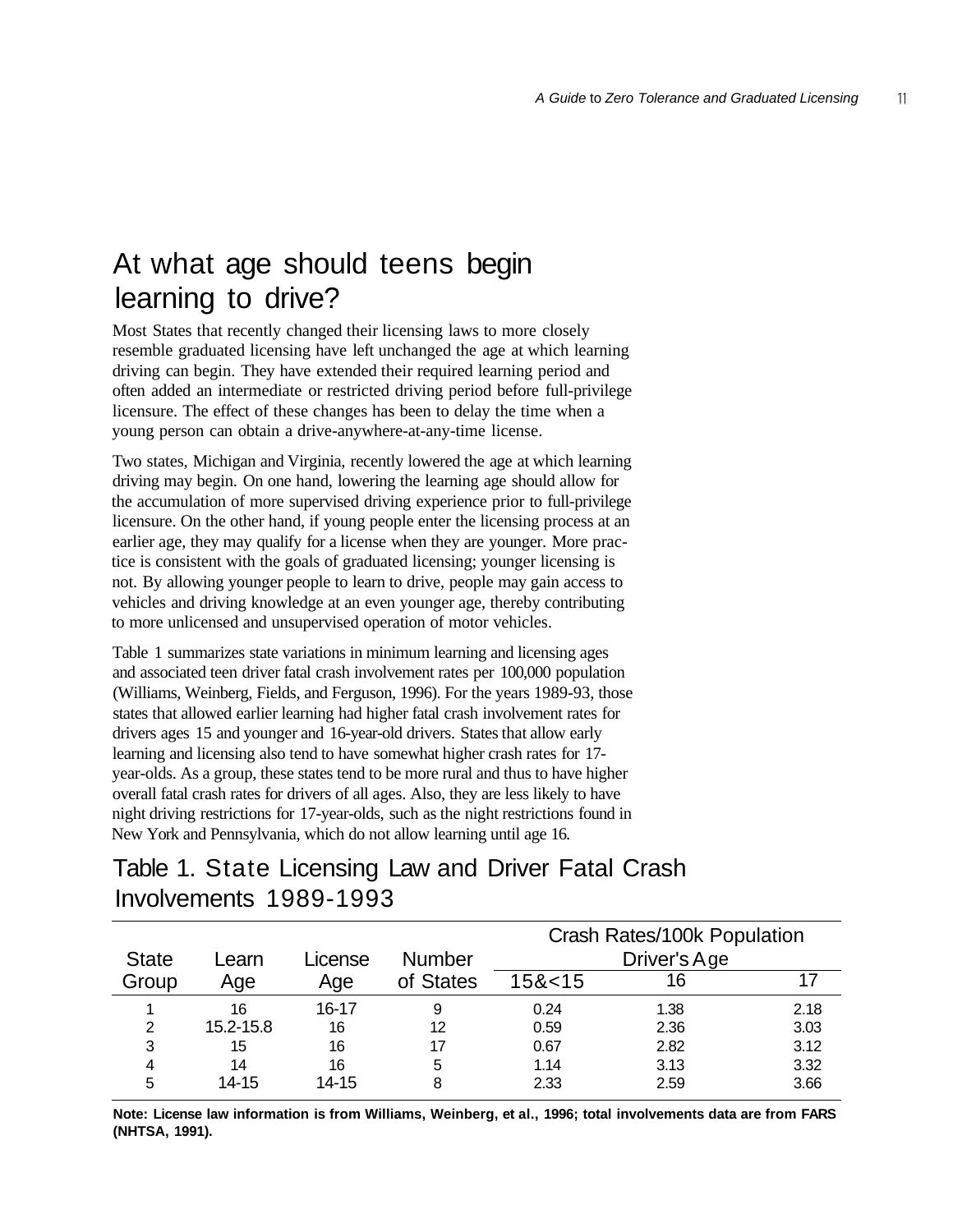### Does driver education help?

Historically, driver education has been used by young people as a way to learn how to drive, pass the required written and road tests, and get a license. Young people who have access to driver education have been more likely to become licensed and drive at a younger age than young people who have not had access to such courses. The result has been that those who live in communities that provide driver education, for example in their high schools, have more crashes than young people who do not live in such communities (Robertson, 1980).

There may not be an easy solution to this dilemma. On one hand, when young people do learn how to drive, it would seem prudent to provide them with the best available teachers and course materials. On the other hand, driver education will have negative effects if it enables people to drive or lifts driving restrictions sooner than would otherwise be the case had the course not been available (see e.g., Mayhew & Simpson, 1996).

A solution will likely require some form of multistage delivery of driver education leading to full licensing. Appropriate education may be used as a supplement as the young person moves into the next stage. It is also likely that future driver education will focus far more on the importance of avoiding alcohol and other drug use rather than simply teaching vehicle handling or rules of the road. Such multistage, risk-reduction driver education programs are currently under development (NHTSA, 1996a).

### Who is covered by graduated licensing provisions?

Countries, Provinces, and states with graduated licensing have taken various approaches as to who is, and who is not, included in the system. In New Zealand, graduated licensing applies to 15- to 24-year-olds. In Nova Scotia and Ontario, it applies to beginning drivers of all ages. In the United States, the two states with licensing provisions that most closely approximate graduated licensing are Florida and North Carolina. In both states, graduated licensing provisions are generally limited to people under age 18 with the zero tolerance alcohol provision limited to those under age 21. Similar age limitations can be found in Maryland, Michigan, New York, and Pennsylvania.

#### Does graduated licensing reduce crashes?

Yes. Maryland implemented a graduated—then called provisional—licensing system with a night driving restriction in 1979. A 5 percent reduction in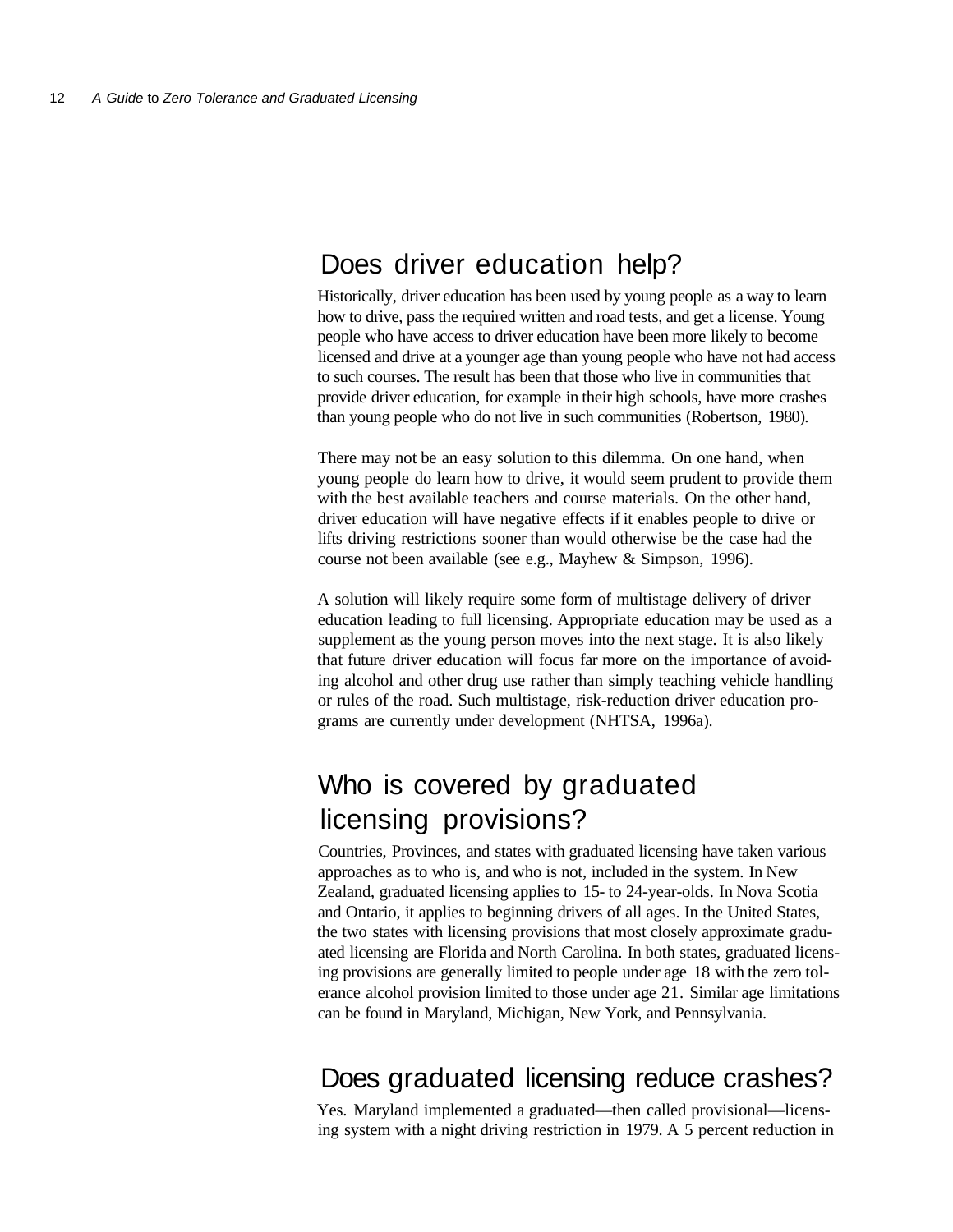the number of teen drivers involved in crashes and a 10 percent reduction in traffic law violations and convictions were found for 16- and 17-year-old drivers (McKnight, Hyle, & Albricht, 1983). New Zealand implemented a graduated licensing system, including a night driving restriction, in 1987. An 8 percent reduction in crashes was found for drivers ages 15 to 19 (Langley et al., 1996).

Upstate New York and Pennsylvania have had a key component of graduated licensing—a night driving restriction for 16-year-olds and some 17 year-olds—for several years. These two states were compared with Connecticut and Delaware, states that licensed 16-year-olds at the time of the study but did not have graduated systems, and with New Jersey and Long Island, NY, locations that did not license until age 17 (Ferguson, Leaf, Williams, & Preusser, 1996). Figure 3 compares teen injury and fatal crash rates associated with these three different approaches to licensing. The results indicated that New Jersey and Long Island, with no licensing until age 17, had a huge advantage over Delaware and Connecticut for 16-yearolds. However, crash rates were higher in New Jersey and on Long Island for the remaining teen years. New York and Pennsylvania, with the night driving restriction, had rates lower than Delaware and Connecticut for 16 year-olds and somewhat lower rates for 17-year-olds, followed by rates comparable to Connecticut and Delaware for the remaining teen years. It was argued that New York and Pennsylvania were better able to "ease" young drivers into the traffic stream by allowing them to accumulate driving experience during the less hazardous daylight driving situations.

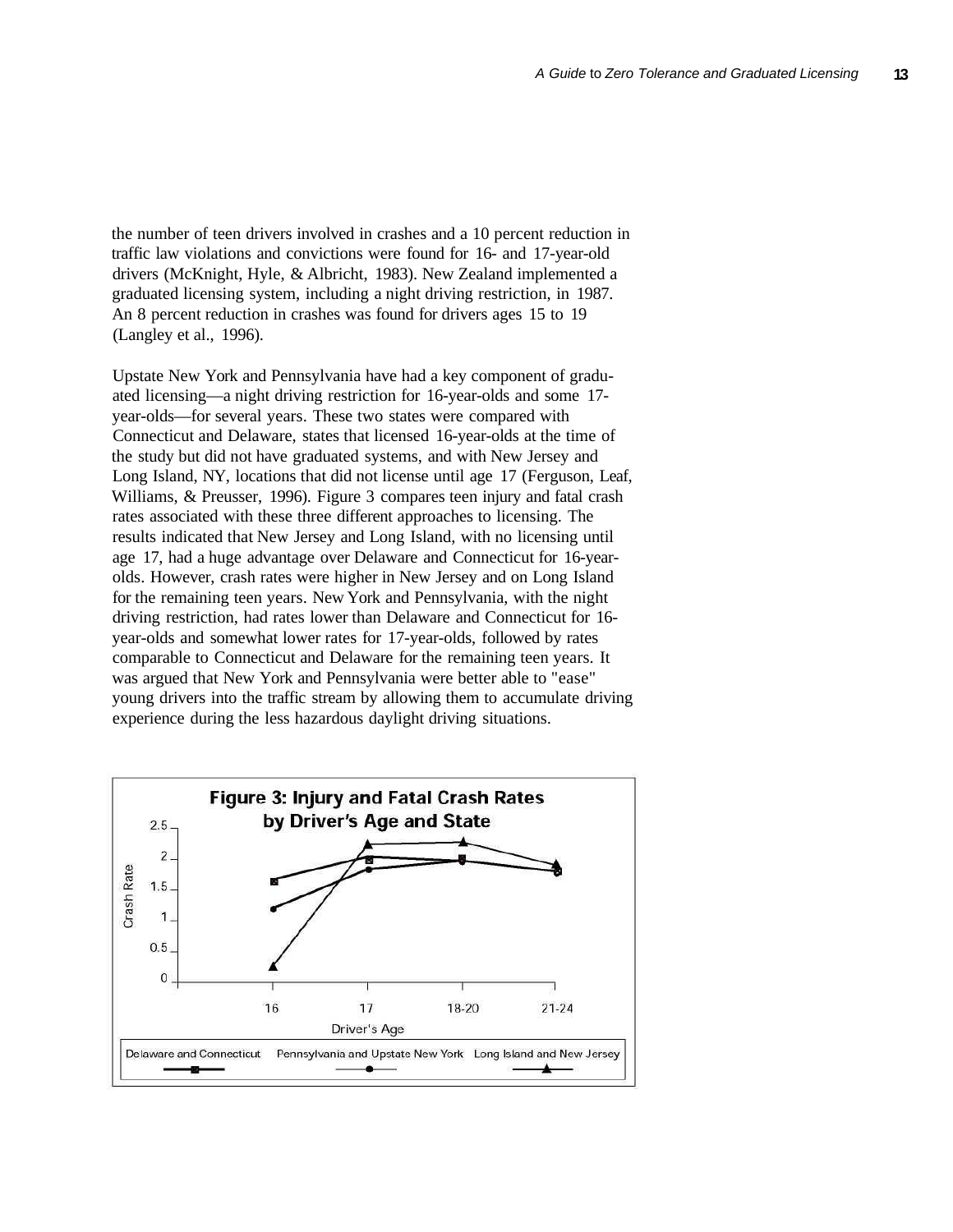#### Where do we stand now?

Table 2 shows the key graduated licensing provisions for the 50 states and the District of Columbia (IIHS, 1997). Until recently, state licensing laws were static. The basic provisions concerning when young people could begin learning to drive, how long they needed to stay in learner status, when they could become licensed, and what restrictions were on the license had remained relatively constant for more than a generation.

|                        | Min. Age         | Min. Age        | Min. Permit | Special      | <b>Nighttime Driving</b>               |
|------------------------|------------------|-----------------|-------------|--------------|----------------------------------------|
| <b>State</b>           | Learner's Permit | License         | Period      | (Lower) IBAC | Prohibited?                            |
| Alabama                | 15               | 16              |             | .02          |                                        |
| Alaska                 | 14               | 16              |             | .00          |                                        |
| Arizona                | 15 yrs., 6 mos.  | 16              |             | .00.         |                                        |
| Arkansas               | 14               | 16              | 30 days     | .02          |                                        |
| California             | 15               | 16              | 6 months    | .01          | Midnight - 5 a.m. until age 17         |
| Colorado               | 15 yrs., 3 mos.  | 16              | 90 days     | .02          |                                        |
| Connecticut            | 16               | 16 yrs., 6 mos. | 180 days    | .02          |                                        |
| Delaware <sup>1</sup>  | 15 yrs., 10 mos. | 16 yrs., 4 mos. | 6 months    | .02          | 9 p.m. - 6 a.m.                        |
| District of Columbia   | 16               | 16              |             | .00.         |                                        |
| Florida                | 15               | 16              | 180 days    | .02          | 16 yrs.: 11 p.m. - 6 a.m.              |
|                        |                  |                 |             |              | 17 yrs.: 1 a.m. - 5 a.m. until age 18  |
| Georgia                | 15               | 16              | 12 months   | .02          | 1 a.m. - 5 a.m. until age 18           |
| Hawaii                 | 15               | 15              | 90 days     | .02          |                                        |
| Idaho                  | 15               | 15              |             | .02          |                                        |
| <b>Illinois</b>        | 15               | 16              | 3 months    | .00.         | 11 p.m. - 6 a.m. Sun-Thr               |
|                        |                  |                 |             |              | Midnight - 6 a.m. F & Sat until age 17 |
| Indiana                | 15               | 15 yrs., 2 mos. | 60 days     | .02          | 1 a.m. - 5 a.m. Sat & Sun              |
|                        |                  |                 |             |              | After 11 p.m. Sun-Thr until age 18     |
| Iowa <sup>2</sup>      | 14               | 16              | 6 months    | .02          | 12:30 a.m. - 5 a.m.                    |
| Kansas                 | 14               | 16              |             | .02          |                                        |
| Kentucky               | 16               | 16 yrs., 6 mos. | 180 days    | .02          |                                        |
| Louisiana              | 15               | 16              | 3 months    | .02          | 11 p.m. - 5 a.m. until age 17          |
| Maine                  | 15               | 16              | 90 days     | .00.         |                                        |
| Maryland               | 15 yrs., 9 mos.  | 16 yrs., 1 mo.  | 4 months    | .02          | Midnight - 5 a.m. until age 18         |
| Massachusetts          | 16               | 16 yrs., 6 mos. |             | .02          | 1 a.m. - 4 a.m. until age 18           |
| Michigan               | 14 yrs., 9 mos.  | 16              | 180 days    | .02          | Midnight - 5 a.m. for 1 yr             |
|                        |                  |                 |             |              | or until age 18                        |
| Minnesota <sup>2</sup> | 15               | 16              | 180 days    | .00.         |                                        |
| Mississippi            | 15               | 16              | 30 days     | .08          |                                        |
| Missouri               | 15 yrs., 6 mos.  | 16              |             | .02          |                                        |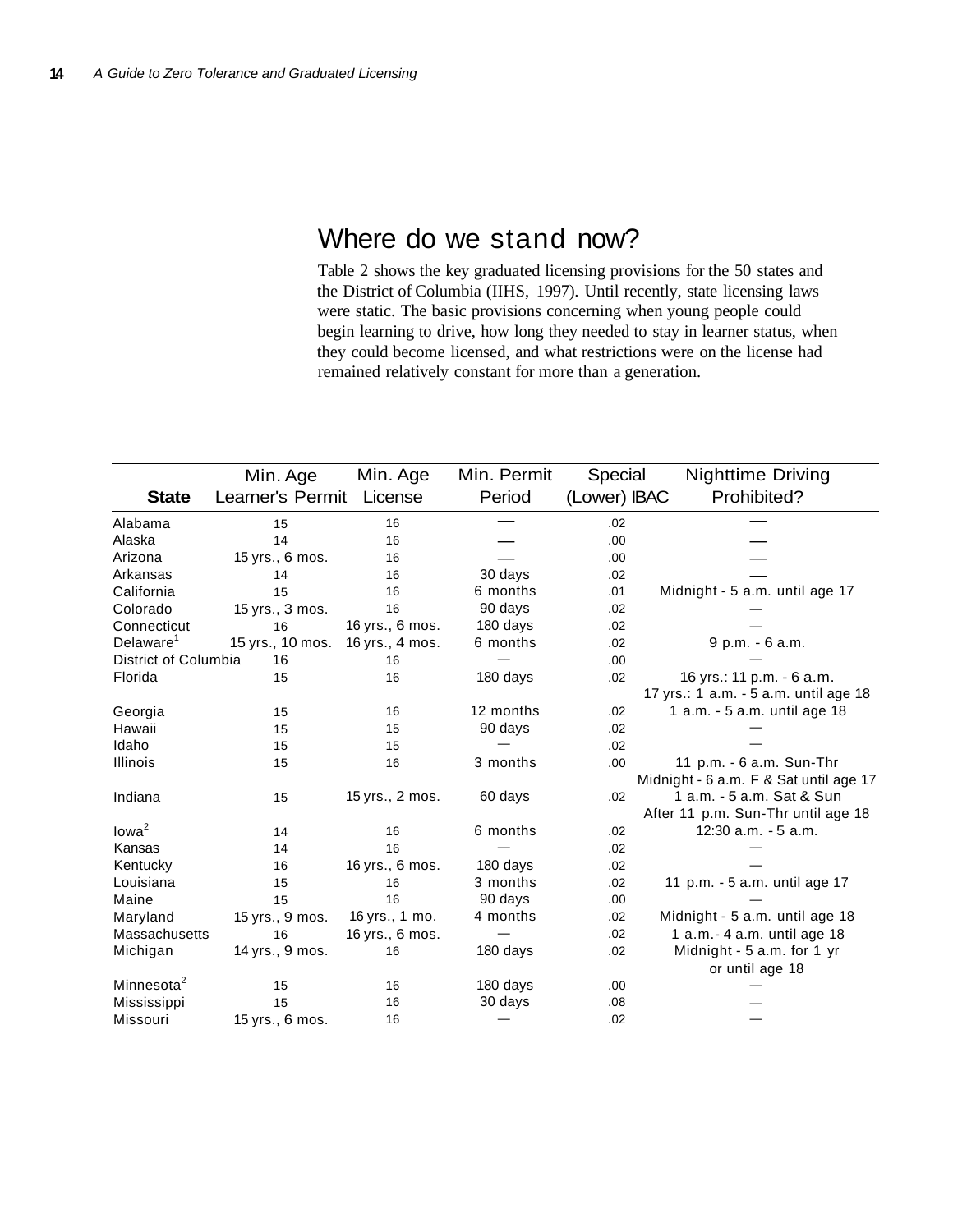#### Table 2 (Continued)

|                       | Min. Age         | Min. Age        | Min. Permit | Special     | <b>Nighttime Driving</b>                                |
|-----------------------|------------------|-----------------|-------------|-------------|---------------------------------------------------------|
| <b>State</b>          | Learner's Permit | License         | Period      | (Lower) BAC | Prohibited?                                             |
| Montana               | 14 yrs., 6 mos.  | 15              |             | .02         |                                                         |
| Nebraska <sup>2</sup> | 15               | 16              |             | .02         | Midnight - 6 a.m.                                       |
| Nevada                | 15 yrs., 6 mos.  | 16              |             | .02         |                                                         |
| New Hampshire         | 16               | 16 yrs., 3 mos. | 3 months    | .02         | 1 a.m.- 5 a.m. until age 18                             |
| New Jersey            | 16               | 17              |             | .01         |                                                         |
| New Mexico            | 15               | 15              |             | .02         |                                                         |
| New York              | 16               | 16              |             | .02         | 9 p.m. - 5 a.m. until age 18                            |
| North Carolina        | 15               | 16              | 365 days    | .00.        | 9 p.m. - 5 a.m. for 6 mos.<br>or until age 18           |
| North Dakota          | 14               | 16              | 90 days     | .02         |                                                         |
| Ohio $^2$             | 15 yrs., 6 mos.  | 16              | 6 months    | .02         | 1 a.m. - 5 a.m. until age 17                            |
| Oklahoma              | 15 yrs., 6 mos.  | 16              |             | .00.        |                                                         |
| Oregon                | 15               | 16              |             | .00.        |                                                         |
| Pennsylvania          | 16               | 16              |             | .02         | Midnight - 5 a.m. until age 18                          |
| Rhode Island          | 16               | 16              |             | .02         |                                                         |
| South Carolina        | 15               | 15 yrs., 3 mos. | 90 days     |             | 6 p.m. - 6 a.m. EST<br>8 p.m. - 6 a.m. EDT until age 16 |
| South Dakota          | 14               | 16              |             |             |                                                         |
| Tennessee             | 15               | 16              | 90 days     | .02         |                                                         |
| Texas                 | 15               | 16              |             | .00.        |                                                         |
| Utah                  | 16               | 16              |             | .00.        |                                                         |
| Vermont               | 15               | 16              |             | .02         |                                                         |
| Virginia              | 15               | 16              | 180 days    | .02         |                                                         |
| Washington            | 15               | 16              |             | .02         |                                                         |
| West Virginia         | 15               | 16              |             | .02         |                                                         |
| Wisconsin             | 15 yrs., 6 mos.  | 16              |             | .00.        |                                                         |
| Wyoming               | 15               | 16              | 10 days     |             |                                                         |

Source: IIHS, 1997b, 1998.

<sup>1</sup>Delaware licensing law not in effect until 7/1/99.<br><sup>2</sup>lowa, Minnesota, Nebraska, Ohio licensing laws not in effect until 1/1/99.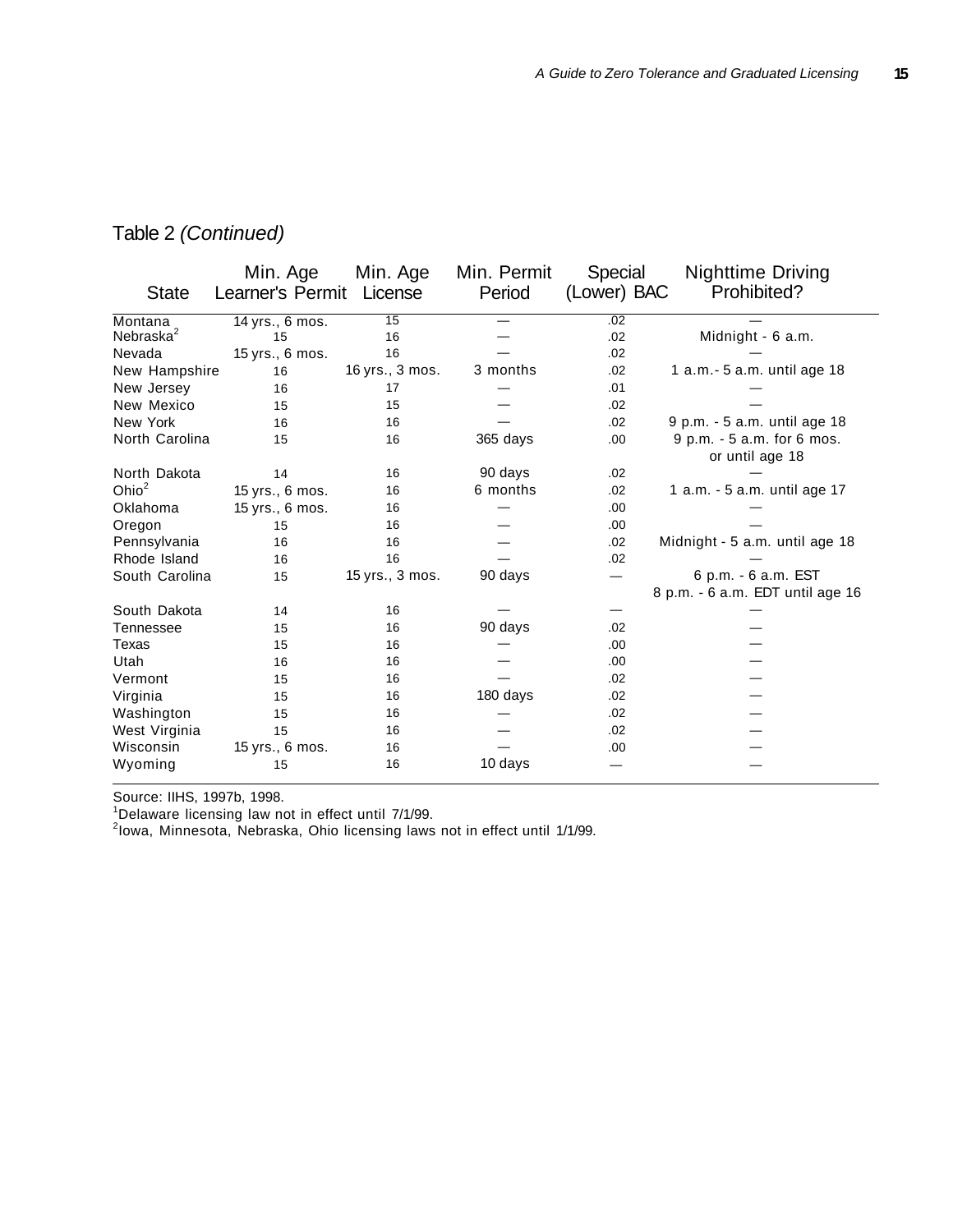#### *Conclusion*

The goal of graduated licensing is to phase in exposure to increasingly complex driving tasks and environments for young people as they mature and develop their driving skills. During this process, alcohol is subject to a zero tolerance restriction. Also restricted is unsupervised night driving. Both of these restrictions should limit the extent to which alcohol and other drugs contribute to the crash injury and fatality of young drivers. They also help to establish clear legal and normative limits on substance use. By establishing a graduated licensing system and combining it with a zero tolerance restriction, states will be able to reduce their rate of youth-involved motor vehicle crashes and violations.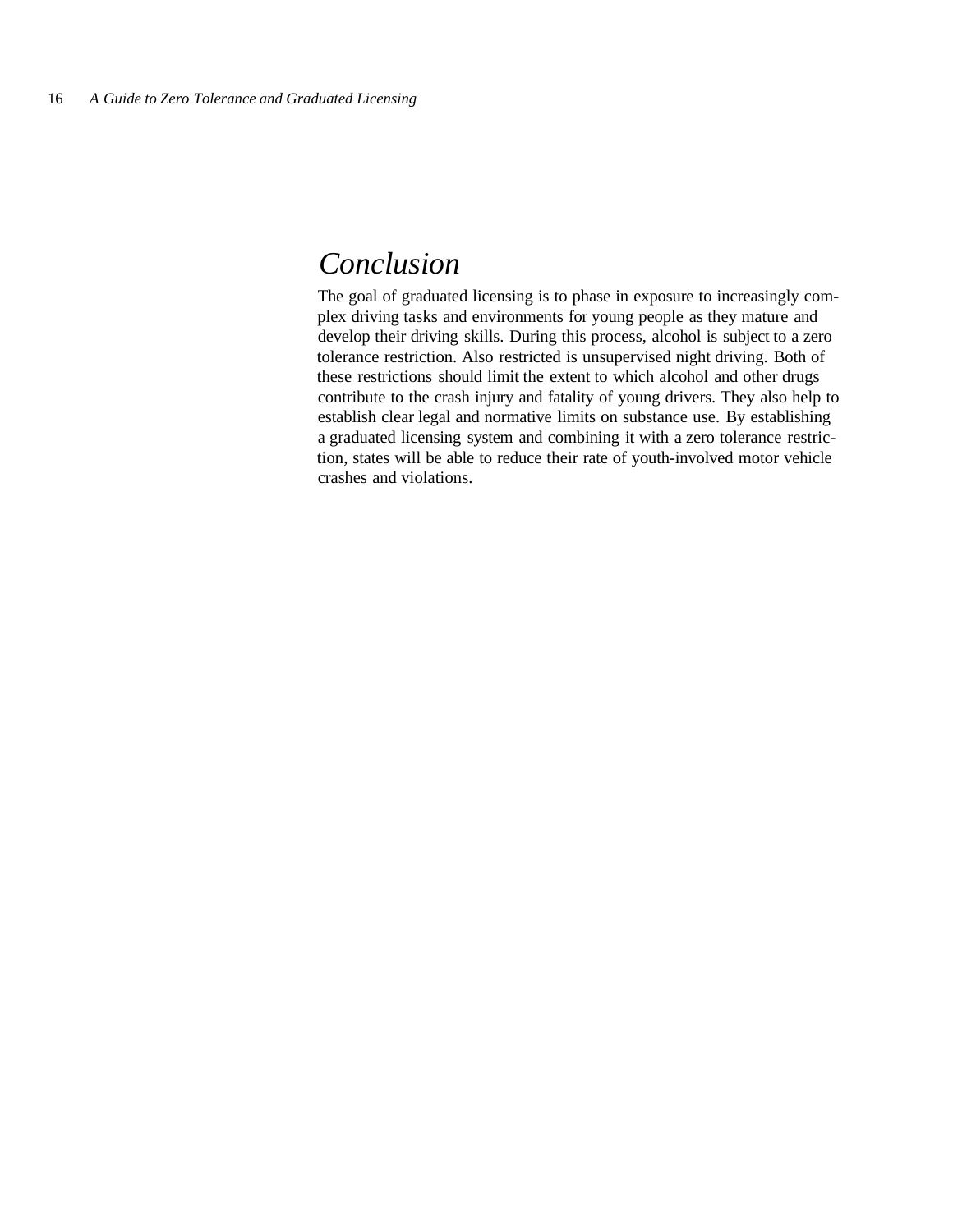

- Blomberg, R. D. (1993). Lower BAC limits for youth: Evaluation of the Maryland .02 law. *In Alcohol and other drugs: Their role in transportation* (Transportation Research Circular No. 413, pp. 25-27). Washington, DC: National Research Council, Transportation Research Board.
- Drummond, A. E., and Triggs, T. J. (1991). *Driving as skilled performance: A perspective for improving young driver safety.* Melbourne, Australia: Monash University, Accident Research Center.
- Ferguson, S. A., Wells, J. K., and Lund, A. K. (1995). The role of passive alcohol sensors in detecting alcohol-impaired drivers at sobriety checkpoints. *Alcohol, Drugs & Driving, 11,* 23-30.
- Ferguson, S. A., Leaf, W. A., Williams, A. K, and Preusser, D. F. (1996). Differences in young driver crash involvement in states with varying licensure practices. *Accident Analysis and Prevention, 28,* 171-80.
- Foldvary, L. A., and Lane, J. C. (1969). Car crash injuries by seating position and miles traveled. In *Proceedings of the 13th annual conference of the American Association for Automotive Medicine* (pp. 17-72). Minneapolis, MN.
- Hedlund, J., and Miller, L. (1996). Graduated driver licensing for young novice drivers: United States experience. In *Graduated licensing: Past experiences and future status* (Transportation Research Circular No. 458, pp. 27-30). Washington, DC: National Research Council, Transportation Research Board.
- Hingson, R., Heeren, T., and Winter, M. (1991). Reduced BAC limits for young people (impact of night fatal crashes). *Alcohol Drugs and Driving,7,* 117-127.
- Hingson, R., Heeren, T., and Winter, M. (1994). Lower legal blood alcohol limits for young drivers. *Public Health Reports,* 109, 738-744.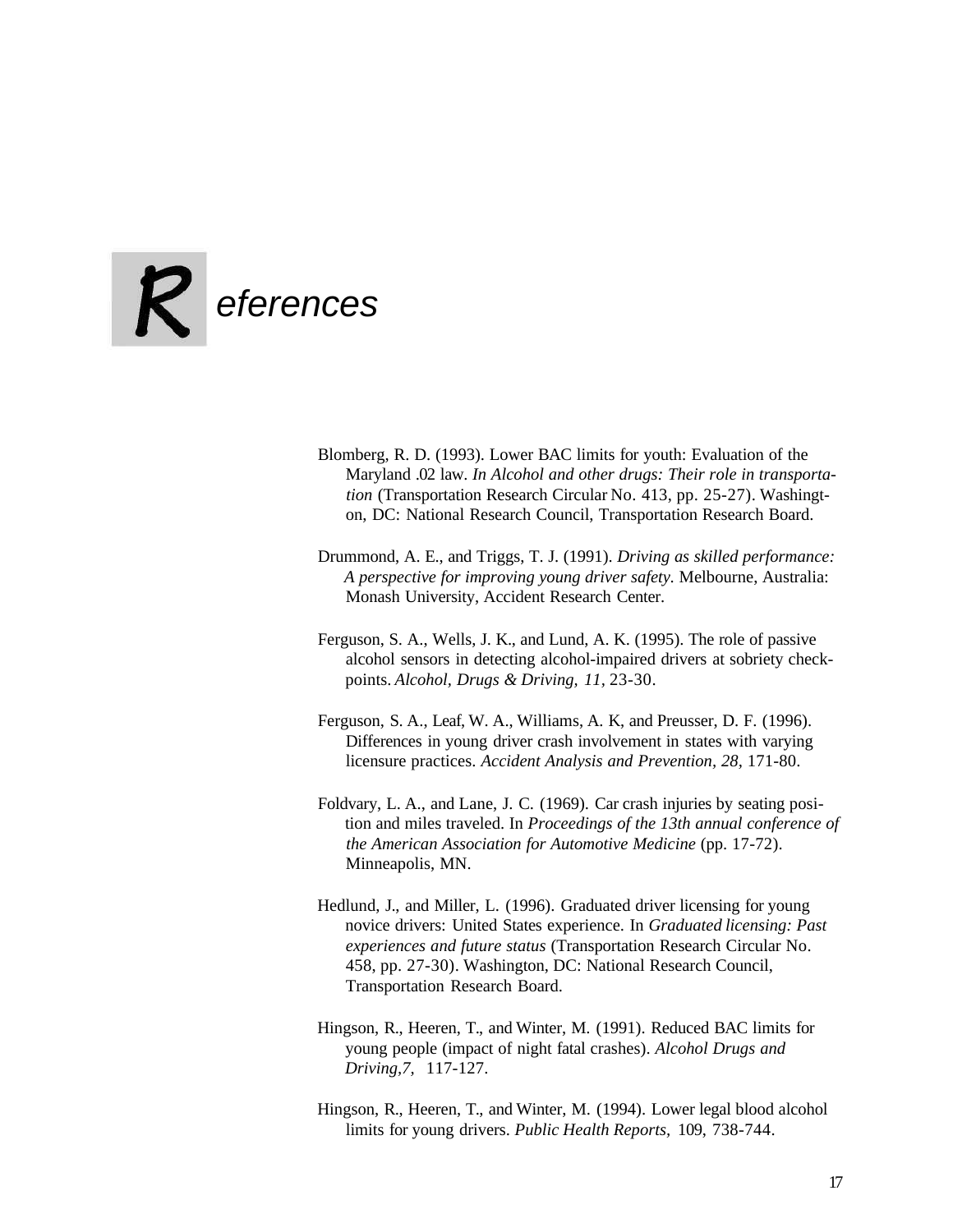- Insurance Institute for Highway Safety. (1997). *Facts: State laws 1997: Young driver laws 1997.* Arlington, VA: Author.
- Insurance Institute for Highway Safety. (1998). *Characteristics of selected licensing laws.* Arlington, VA: Author.
- Langley, J. D., Wagenaar, A. C., and Begg, D. J. (1996). An evaluation of the New Zealand graduated driver licensing system. *Accident Analysis and Prevention,* 28, 139-146.
- Leaf, W. A., and Preusser, D. F. (1996). *Effectiveness of passive alcohol sensors* (DOT HS 808 381). Washington, DC: National Highway Traffic Safety Administration.
- Levy, D. T. (1988). The effects of driving age, driver education, and curfew laws on traffic fatalities of 15-17 year olds. *Risk Analysis,* 8, 565-570.
- Mayhew, D. R., and Simpson, H. M. (1996). *Effectiveness and role of driver education and training in a graduated licensing system.* Ottawa, Canada: The Traffic Injury Research Foundation of Canada.
- McKnight, A. J., Hyle, P., andAlbricht, L. (1983, December). *Youth License Control Demonstration Project* (Report No. DOT HS 806 616). Washington, DC: National Highway Traffic Safety Administration.
- National Highway Traffic Safety Administration. (1991). *The Fatal Accident Reporting System (FARS).* Washington, DC: U.S. Department of Transportation.
- National Highway Traffic Safety Administration. (1996a). *Graduated driver licensing system for young novice drivers* (DOT HS 808 331). Washington DC: U.S. Department of Transportation.
- National Highway Traffic Safety Administration. (1996b). *Traffic safety facts 1995.* Washington DC: U.S. Department of Transportation.
- National Highway Traffic Safety Administration. (1996c). *Zero tolerance laws to reduce alcohol-impaired driving by youth: State legislative fact sheet.* Washington, DC: U.S. Department of Transportation.
- National Highway Traffic Safety Administration. (1997a). *1996 Youth fatal crash and alcohol facts* (DOT HS 808 525). Washington, DC: U.S. Department of Transportation.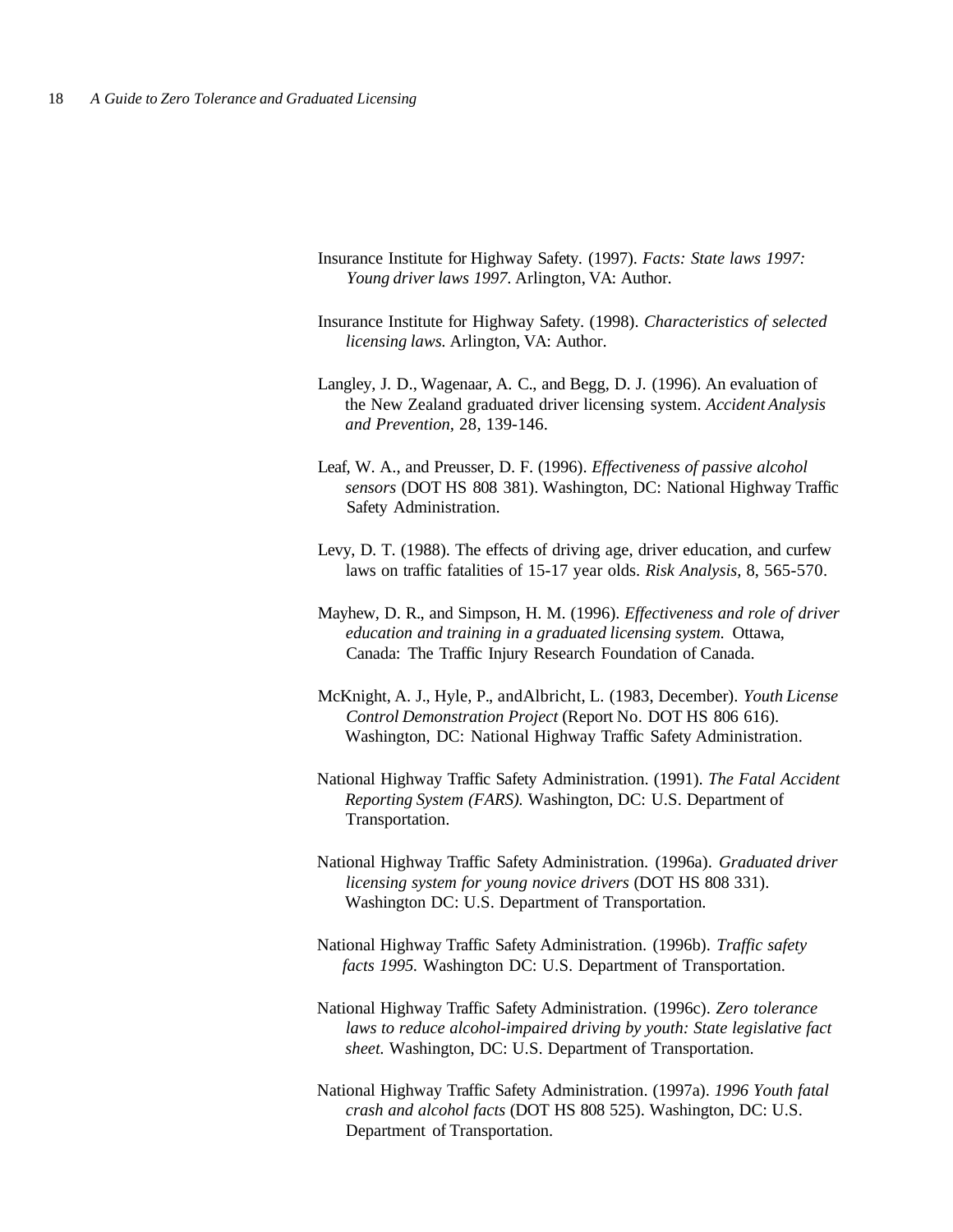- National Highway Traffic Safety Administration. (1997b). *Traffic safety facts, 1996*—*alcohol.* Washington, DC: U.S. Department of Transportation.
- National Highway Traffic Safety Administration. (1998a). *Traffic safety facts, 1997: Young drivers.* Washington DC: Author.
- National Highway Traffic Safety Administration. (1998b). *Traffic safety facts, 1997.* (DOT HS 808 806). Washington DC: Author.
- National Transportation Safety Board. (1993). *Safety recommendation: Youth accident experience.* Washington, DC: Author.
- Preusser, D. F., Ferguson, S. A., and Williams, A. F. (1998). The effect of teenage passengers on the fatal crash risk of teenage drivers. *Accident Analysis and Prevention.*
- Preusser, D. F., Williams, A. F., Lund, A. K., and Zador, P. L. (1990). City curfew ordinances and motor vehicle injury. *Accident Analysis and Prevention,* 22,391-397.
- Preusser, D. F., Williams, A. K, Zador, P. L., and Blomberg, R. D. (1984). The effect of curfew laws on motor vehicle crashes. *Law and Policy, 6,* 115-128.
- Preusser, D. F., Zador, P. L., and Williams, A. F. (1993). City curfew ordinances and teenage motor vehicle fatalities. *Accident Analysis and Prevention, 25,* 641-645.
- Research Triangle Institute. (1991). *1990 Nationwide Personal Transportation Survey: User's guide for the public use tapes.* Washington, DC: U.S. Government Printing Office.
- Robertson, L. S. (1980). Crash involvement of teenaged drivers when driver education is eliminated from high school. *American Journal of Public Health, 70,* 599-603.
- Stewart, K., and Voas, R. B. (1994). Decline in drinking and driving crashes, fatalities and injuries in the United States. In *The nature of and the reasons for the worldwide decline in drinking and driving* (Transportation Research Circular No. 422, pp. 50-59). Washington, DC: National Research Council, Transportation Research Board.
- Sweedler, B. (1990). *Strategies to reduce youth drinking and driving. Alcohol, Health & Research World, 14,* 76-80.
- Williams, A. K, Weinberg, K., Fields, M., and Ferguson S. A. (1996). Current requirements for getting a driver's license in the United States. *Journal of Safety Research, 27,* 93-101.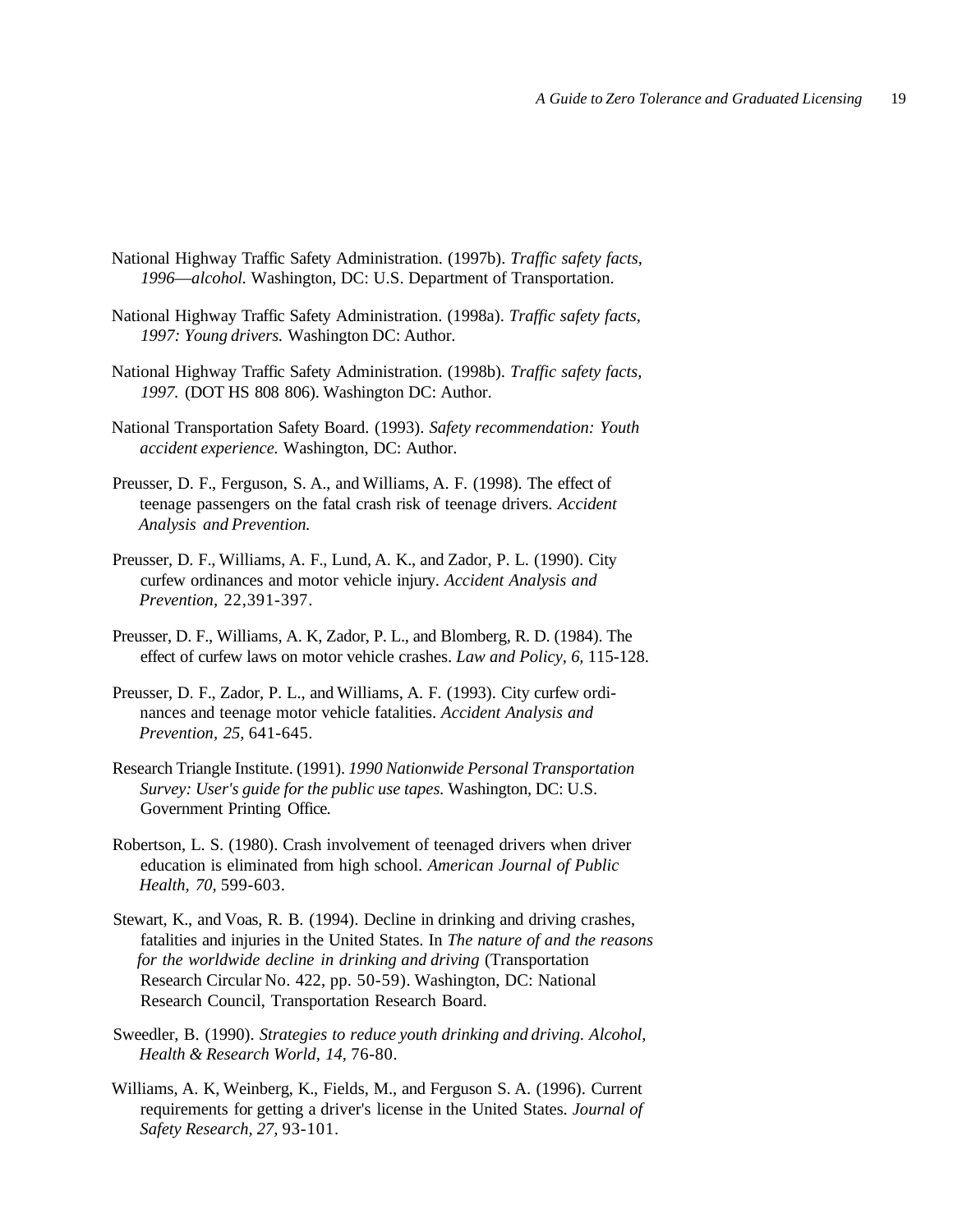

Pacific Institute for Research and Evaluation 11140 Rockville Pike, 6th floor Rockville, MD 20852 (301)984-6500 www.pire.org